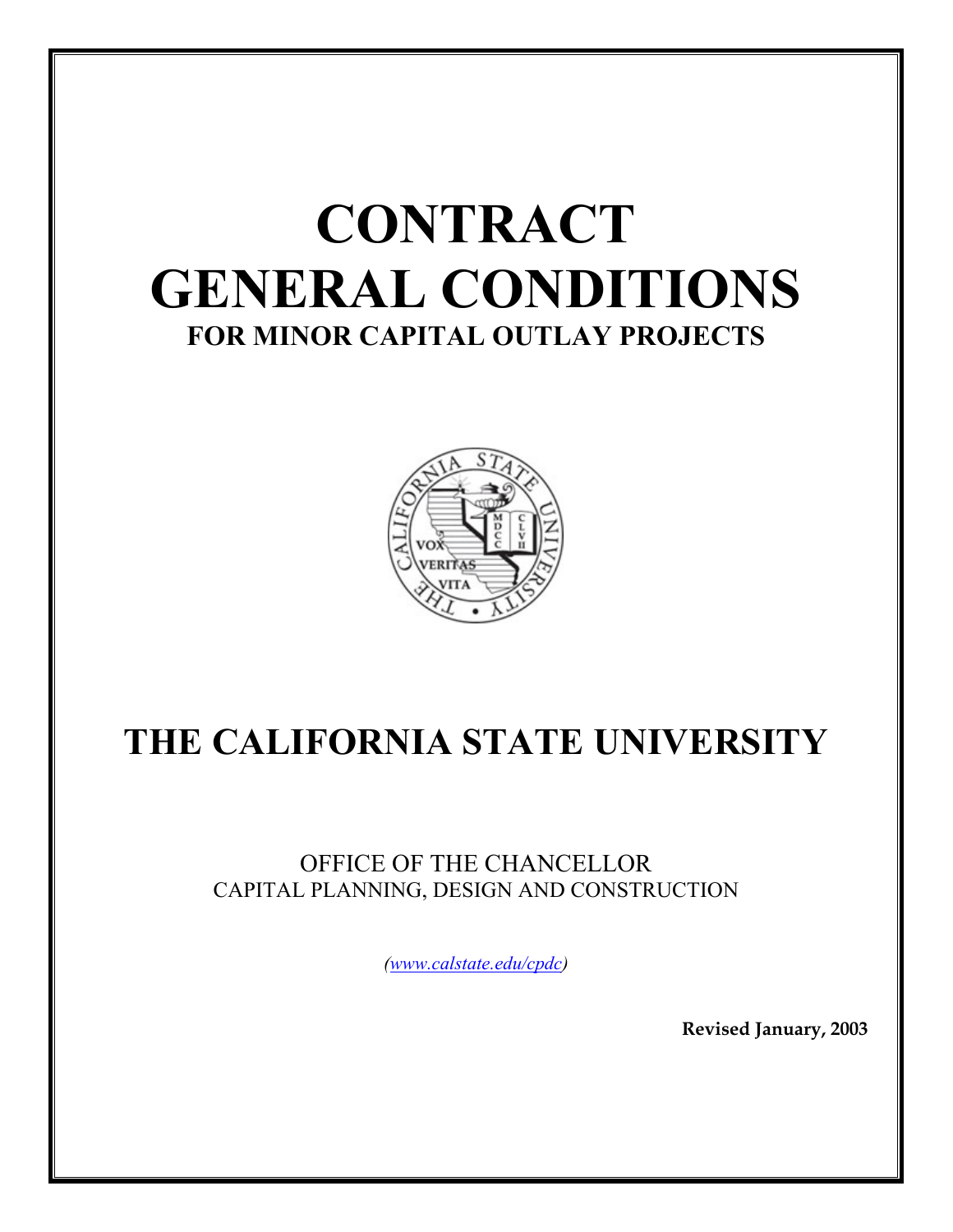# **TABLE OF CONTENTS**

# **COVER PAGE**

| 1.00 |              |                                                                                             |  |  |  |  |
|------|--------------|---------------------------------------------------------------------------------------------|--|--|--|--|
| 2.00 |              |                                                                                             |  |  |  |  |
|      | 2.01         |                                                                                             |  |  |  |  |
|      | 2.02         |                                                                                             |  |  |  |  |
|      | 2.03         |                                                                                             |  |  |  |  |
|      | 2.04         |                                                                                             |  |  |  |  |
|      | 2.05         |                                                                                             |  |  |  |  |
|      | 2.06         |                                                                                             |  |  |  |  |
|      | 2.07         |                                                                                             |  |  |  |  |
|      | 2.08         |                                                                                             |  |  |  |  |
|      | 2.09         |                                                                                             |  |  |  |  |
|      | 2.10         | California Company; Reciprocal Preference Against Nonresident Contractors; Certification  4 |  |  |  |  |
|      | 2.11         |                                                                                             |  |  |  |  |
| 3.00 |              |                                                                                             |  |  |  |  |
|      | 3.01         |                                                                                             |  |  |  |  |
|      | 3.02         |                                                                                             |  |  |  |  |
|      | 3.03         |                                                                                             |  |  |  |  |
|      | 3.04         |                                                                                             |  |  |  |  |
|      | 3.05         |                                                                                             |  |  |  |  |
| 4.00 |              |                                                                                             |  |  |  |  |
|      | 4.01         |                                                                                             |  |  |  |  |
|      | 4.02         |                                                                                             |  |  |  |  |
|      | 4.03         |                                                                                             |  |  |  |  |
|      | 4.04         |                                                                                             |  |  |  |  |
|      | 4.05         |                                                                                             |  |  |  |  |
|      | 4.06         |                                                                                             |  |  |  |  |
|      | 4.07         |                                                                                             |  |  |  |  |
|      | 4.08         |                                                                                             |  |  |  |  |
|      | 4.09         |                                                                                             |  |  |  |  |
|      | 4.10         | Responsibility to Secure and Pay for Permits, Licenses, Utility Connections, Etc. 17        |  |  |  |  |
|      | 4.11         |                                                                                             |  |  |  |  |
|      | 4.12         |                                                                                             |  |  |  |  |
|      | 4.13         |                                                                                             |  |  |  |  |
|      | 4.14         |                                                                                             |  |  |  |  |
|      | 4.15         |                                                                                             |  |  |  |  |
|      | 4.16         |                                                                                             |  |  |  |  |
|      | 4.17         |                                                                                             |  |  |  |  |
|      | 4.18         |                                                                                             |  |  |  |  |
|      | 4.19         |                                                                                             |  |  |  |  |
|      | 4.20<br>4.21 |                                                                                             |  |  |  |  |
| 5.00 |              | <b>INTERPRETATION OF AND ADHERENCE TO CONTRACT REQUIREMENTS 20</b>                          |  |  |  |  |
|      | 5.01         |                                                                                             |  |  |  |  |
|      | 5.02         |                                                                                             |  |  |  |  |
|      | 5.03         |                                                                                             |  |  |  |  |
|      | 5.04         |                                                                                             |  |  |  |  |
|      | 5.05         |                                                                                             |  |  |  |  |
|      | 5.06         |                                                                                             |  |  |  |  |
|      | 5.07         |                                                                                             |  |  |  |  |
|      | 5.08         |                                                                                             |  |  |  |  |
|      |              |                                                                                             |  |  |  |  |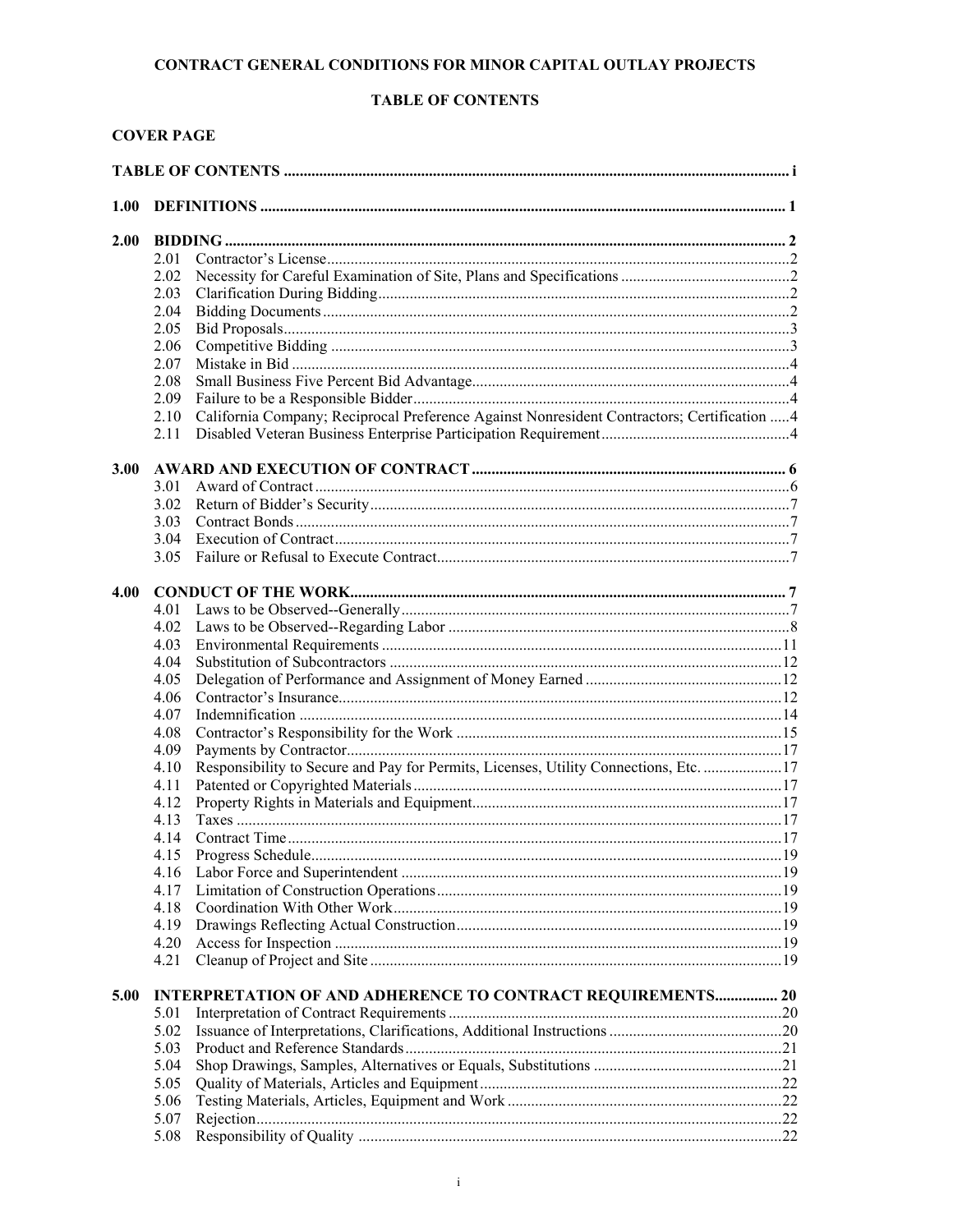# **TABLE OF CONTENTS**

| 6.00 |      |  | 22  |
|------|------|--|-----|
|      | 6.01 |  | 22  |
|      | 6.02 |  | 26  |
| 7.00 |      |  | 27  |
|      | 701  |  |     |
|      | 7.02 |  |     |
|      |      |  |     |
|      |      |  | 27  |
| 8.00 |      |  | 28  |
|      | 8.01 |  | .28 |
|      |      |  | .28 |
|      | 8.03 |  | .28 |
|      | 8.04 |  | .28 |
|      | 8.05 |  | .28 |
|      | 8.06 |  | 29  |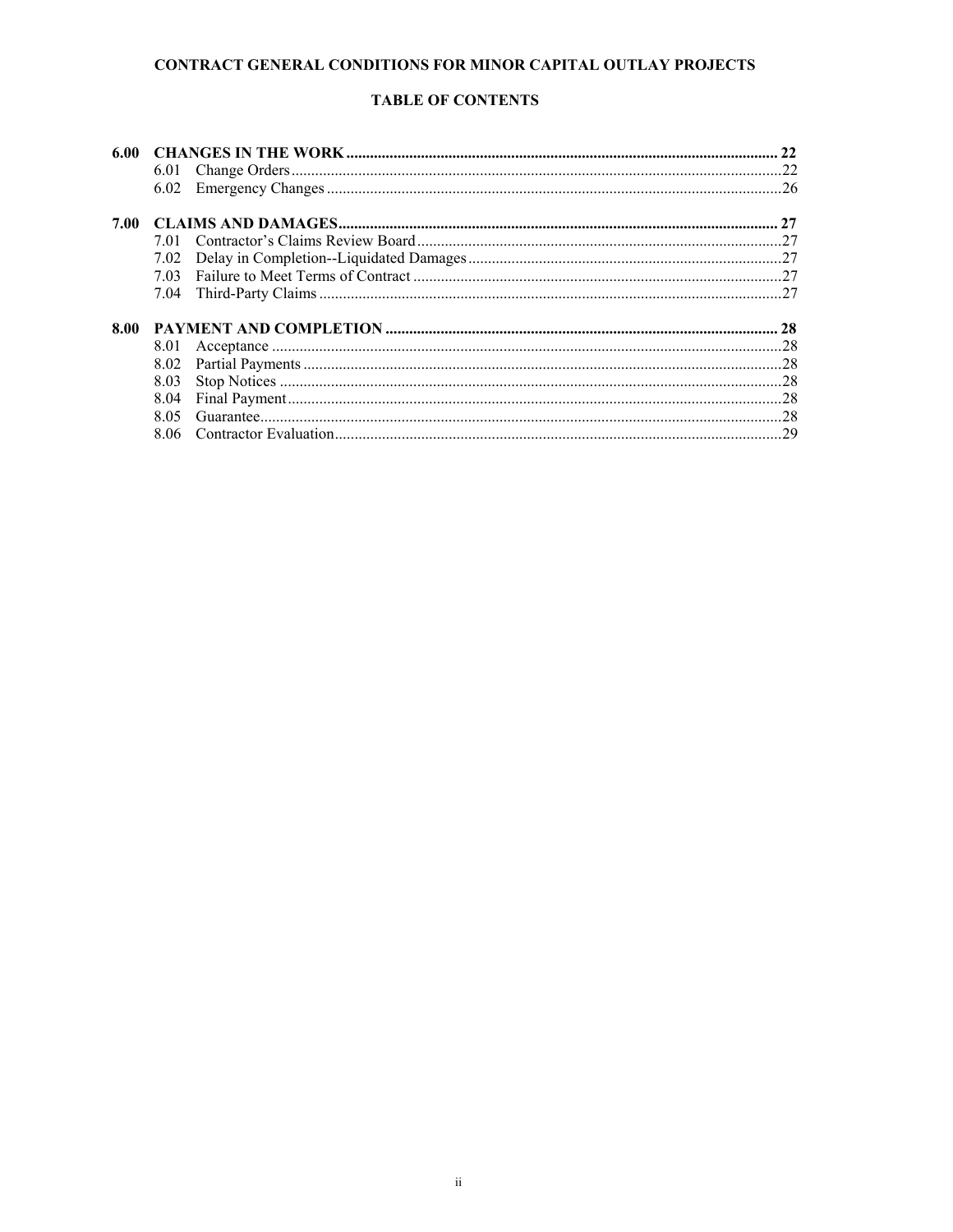#### **1.00 DEFINITIONS**

**Addendum** - A document issued by the University during the bidding period that modifies or supersedes portions of the contract documents.

**Architect** - The person or organization, including the authorized representatives thereof, commissioned by the University for the project. For projects on which an engineer or landscape architect is commissioned instead of an architect, the term "Architect" shall mean the design professional so commissioned for the project.

**Bid Date** - The day on which bid proposals for a project are opened.

**Bidder** - Any individual or business entity acting directly or through an authorized representative that submits a proposal for the work.

**Campus** - The California State University campus on which the project is located.

**Change Order** - A written agreement entered into after the award of the contract that alters or amends the executed contract.

**Construction Administrator –** The person delegated by the Trustees to manage the construction phase of the project, and who is authorized to approve changes to the contract.

**Construction Inspector** - The Inspector on the project site who receives administrative direction from the University.

**Contract** - The contract documents which collectively represent the entire agreement between the University and the Contractor, and which supersede any prior negotiations, representations, or agreements either written or oral.

**Contract Documents** - The Bid Proposal Form, Notice to Contractors, bonds, insurance certificates, plans, specifications, addenda, Agreement, Contract General Conditions, Supplementary General Conditions, Special Conditions, and change orders.

**Contractor** - The individual or business entity that has entered into this contract with the University.

**Executive Dean –** University official who oversees the capital outlay process.

**Field Instruction** - A written communication to the Contractor. The field instruction may reject work or issue coordination communications under the Construction Inspector's signature, but when it directs additional work or work under dispute, it must be issued under authority of the University.

**Plans** - The drawings which include elevations, sections, details, schedules, diagrams, information, notes, or reproductions or any of these, and which show the location, character, dimension, or details of the work.

**Prevailing Wages -** The general prevailing rate of wages identified by the Director of the Department of Industrial Relations of the State of California pursuant to Section 1770 of the Labor Code.

**Project** - The total work required by the contract.

**Site** - The area specified in the contract for the project and the area made available for the Contractor's operation.

**Specifications** - The instructions and requirements which complement the plans and which describe the manner of performing the work or the quantities, qualities and types of materials to be furnished.

**State** - State of California.

**Subcontractor** - Any individual or business entity that contracts with Contractor to furnish either labor and materials or equipment, or labor only.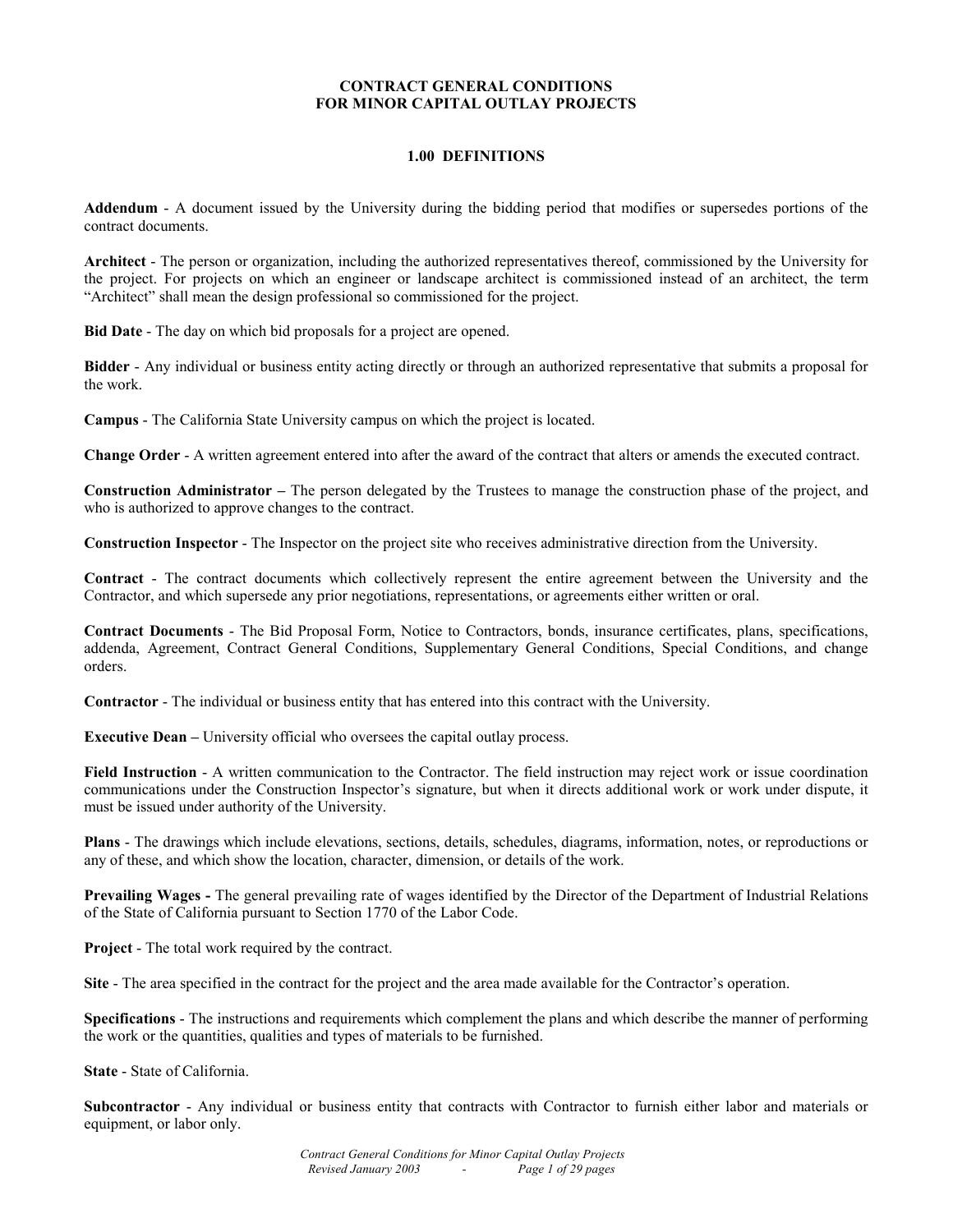**Superintendent** - The representative of the Contractor at the construction site, who is authorized to receive instructions from the University, and who is authorized to direct the performance of the work on behalf of the Contractor.

**Supplier or Vendor** - Any individual or business entity that contracts with the Contractor to provide materials or equipment.

**Trustees** - The Trustees of the California State University and their authorized representatives who act on behalf of the Trustees. The Trustees are the legally constituted governing body of the California State University system (see Education Code Section 66600 *et seq*.) which have full power and responsibility in the construction and development of any state university campus and any buildings or other facilities with improvements connected with the California State University (see Education Code Section 66606).

**University** - The California State University campus upon which the project is located and the University President and other University officers and employees acting within the scope of their duties.

**Work** - That which is to be constructed or done under the contract, including the furnishing of all labor, materials, and equipment.

# **2.00 BIDDING**

#### **2.01 Contractor's License**

No bidder may bid on work for which it is not properly licensed. The Trustees shall disregard any bid received from a bidder who is not properly licensed (Business and Professions Code, Section 7028.15). A contract shall not be awarded to a bidder who does not possess the appropriate contractor's license. The appropriate contractor's license is that specified in the Notice to Contractors (Public Contract Code Section 3300). Joint venture bidders must possess a joint venture license.

#### **2.02 Necessity for Careful Examination of Site, Plans, and Specifications**

The bidder shall carefully examine the site and the plans and specifications for the project and shall investigate and be satisfied as to the conditions to be encountered, the character and quantity of surface and subsurface materials or obstacles to be encountered, rights of way and easements at or near the site, the work to be performed, materials to be furnished and as to the requirements of the proposal, plans, and specifications for the project. Refer to Article 4.10.

Any failure by the bidder to acquaint itself with information that is available or with reasonable investigation may be available will not relieve it from responsibility to properly estimate the difficulty or cost to perform the work. Such examination does not require independent underground soils borings unless required elsewhere.

#### **2.03 Clarification During Bidding**

The bidder shall examine the plans and specifications in preparing the bid and shall report to the University any omissions, discrepancies, or apparent errors found in the plans and specifications. Prior to the date of bid opening, the bidder shall submit a written request for clarification to the University who may give such clarification in the form of addenda to all bidders if time permits. Otherwise, in estimating the cost of the project, the bidder shall consider that any conflicts shall be governed by Article 5.01.

Bidders are advised that the time for submitting a proposed product as "an equal" is no later than 35 days after the award of contract, unless otherwise specified in the Supplementary General Conditions (Public Contract Code Section 3400). Refer to Article 5.04-c.

Only the University Official, as identified in the Notice to Contractors, is authorized to answer questions or prepare addenda relative to the project. Information obtained verbally from any source has no contractual authority, may not be relied upon, and shall have no standing in any event that may occur.

#### **2.04 Bidding Documents**

#### a. Bid Proposal Forms

 The bid shall be presented only on the standard Bid Proposal form provided by the University (Public Contract Code Section 10764). The bid shall be a lump-sum amount for work completed as required by the contract documents and shall include license fees, sales tax, cost of insurance, and any other cost incidental to the work. The bid shall be executed by the bidder, or authorized representative of the bidder, and shall include the bidder's name, address, and license number. The bid shall be irrevocable for a period of 60 days after the date of the bid opening.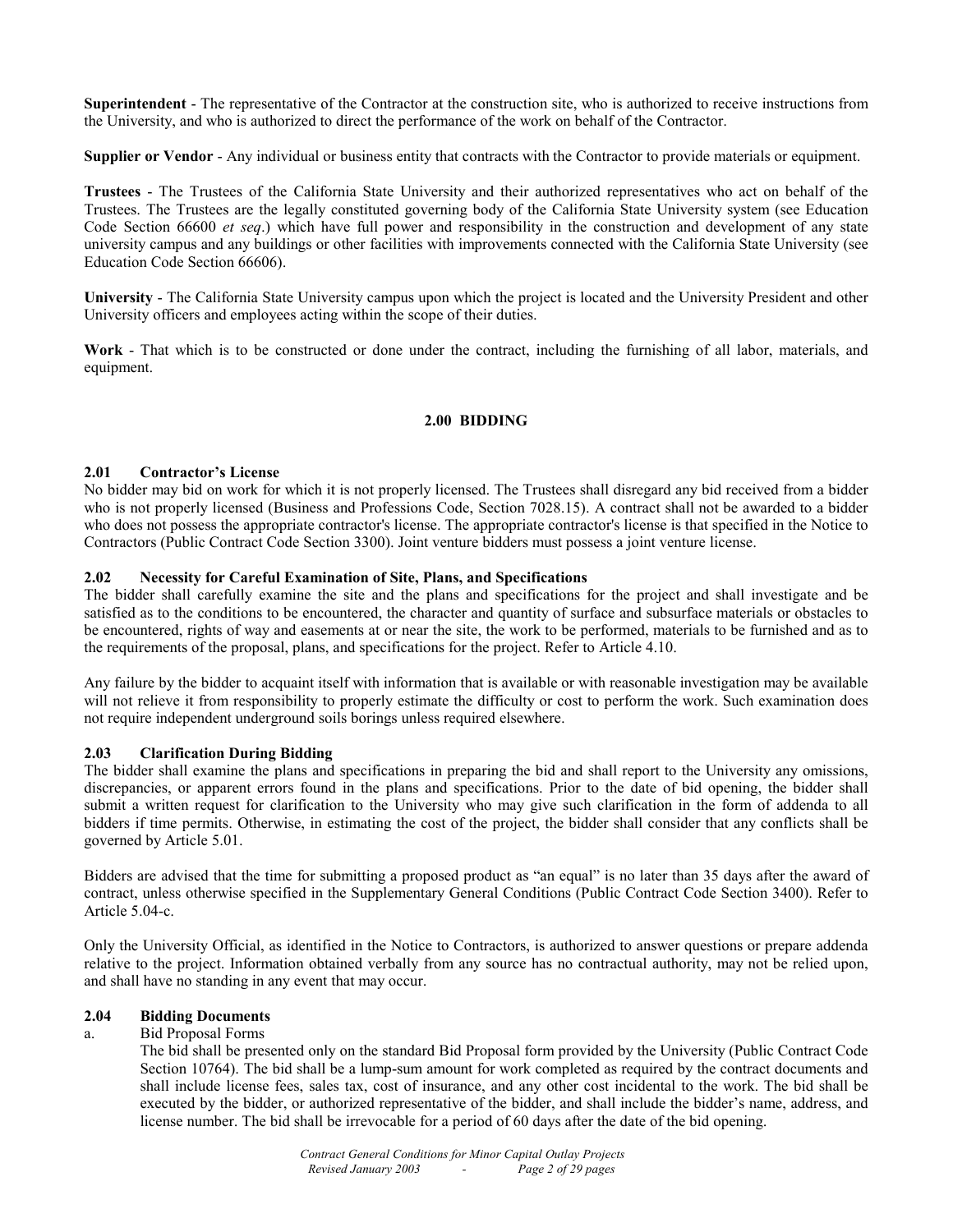# b. Listing of Proposed Subcontractors

 Each proposal shall have listed therein the name and location of the place of business of each subcontractor under subcontract to the Contractor, which will perform work or labor or render services for the Contractor in excess of one-half of one percent of the Contractor's total bid. The proposal shall also state the portion of work or labor or rendition of services that each such subcontractor will do. If no subcontractor is listed or if more than one subcontractor is listed for the same portion of work, the law requires the bidder to be qualified to do the work and to do the work itself (Public Contract Code Sections 4104, 4105, and 4106).

#### c. Bidder's Security

 All bids shall be presented under sealed cover and have enclosed an amount equal to at least 10 percent of the bid as bid security. The bid security may be a cashier's check, or certified check made payable to the University, or a bidder's bond. No bid shall be considered unless one of these forms of bid security is enclosed therewith (Public Contract Code Section 10765). If the bid security is a bond, a corporation authorized as an admitted surety to issue surety bonds in California, shall execute that bond, and it shall be executed on the form prescribed by the University.

#### **2.05 Bid Proposals**

# a. Submission of Proposals

 Bidders shall submit bid proposals to the office indicated on the bid proposal. It is the bidder's responsibility to see that its bid is received in the proper time. Delays in timely receipt of the bid caused by the United States or the University mail system, independent carriers, acts of God, or any other cause shall not excuse late receipt of a bid. The Trustees shall return unopened any bid received after the time specified in the Notice to Contractors or in any addendum (Public Contract Code Sections 4104.5 and 10766).

#### b. Withdrawal of Proposals

 Any bid may be withdrawn at any time prior to the time fixed in the public notice for the opening of bids but only by a written request from the bidder or its authorized representative filed with the University. A request to withdraw a bid proposal orally, or by use of telegram or telephone is not acceptable. The withdrawal of a bid shall not prejudice the right of a bidder to file a new bid. This paragraph does not authorize the withdrawal of any bid after the time fixed in the public notice for the opening of bids (Public Contract Code Section 10767).

#### c. Public Opening of Proposals

 Proposals will be publicly opened and read at the time and place stated in the Notice to Contractors. Bidders or their agents are invited to be present (Public Contract Code Section 10780).

# d. Rejection of Irregular Proposals

 Proposals may be rejected if they show any alterations of forms, additions not called for, conditional bids, incomplete bids, erasures, or irregularities of any kind. If the bid amount is changed after the amount has been once inserted, the change shall be initialed.

#### e. Power of Attorney or Agent

 When an agent signs proposals, a power of attorney shall either be on file with the University prior to the opening of bids or be submitted with the proposal. Failure to submit a power of attorney may result in the rejection of the proposal as irregular and unauthorized. A power of attorney is not necessary in the case of a general partner of a partnership.

#### f. Waiver of Irregularities

The University reserves the right to waive any or all irregularities in proposals submitted.

# **2.06 Competitive Bidding**

If more than one proposal is offered by an individual or business entity or combination thereof, under the same or different names, all such proposals may be rejected. A party who has quoted prices on materials or work to a bidder is not thereby disqualified from quoting prices to other bidders, or from submitting a bid directly for the materials or work.

All bidders are hereby notified that any collusive agreement fixing the prices to be bid so as to control or affect the awarding of this contract may render void any contract awarded under such circumstances. The bidder, by act of submitting a bid, certifies that in the preparation of the bid, no bid was received by the bidder from a bid depository, which depository, as to any portion of the work, prohibits, or imposes sanctions for, the obtaining by the bidder, or the submission to the bidder by any subcontractor or vendor or supplier of goods and services, of a bid outside the bid depository. The certification shall constitute a warranty, the falsity of which shall entitle the University to pursue any remedy authorized by law and shall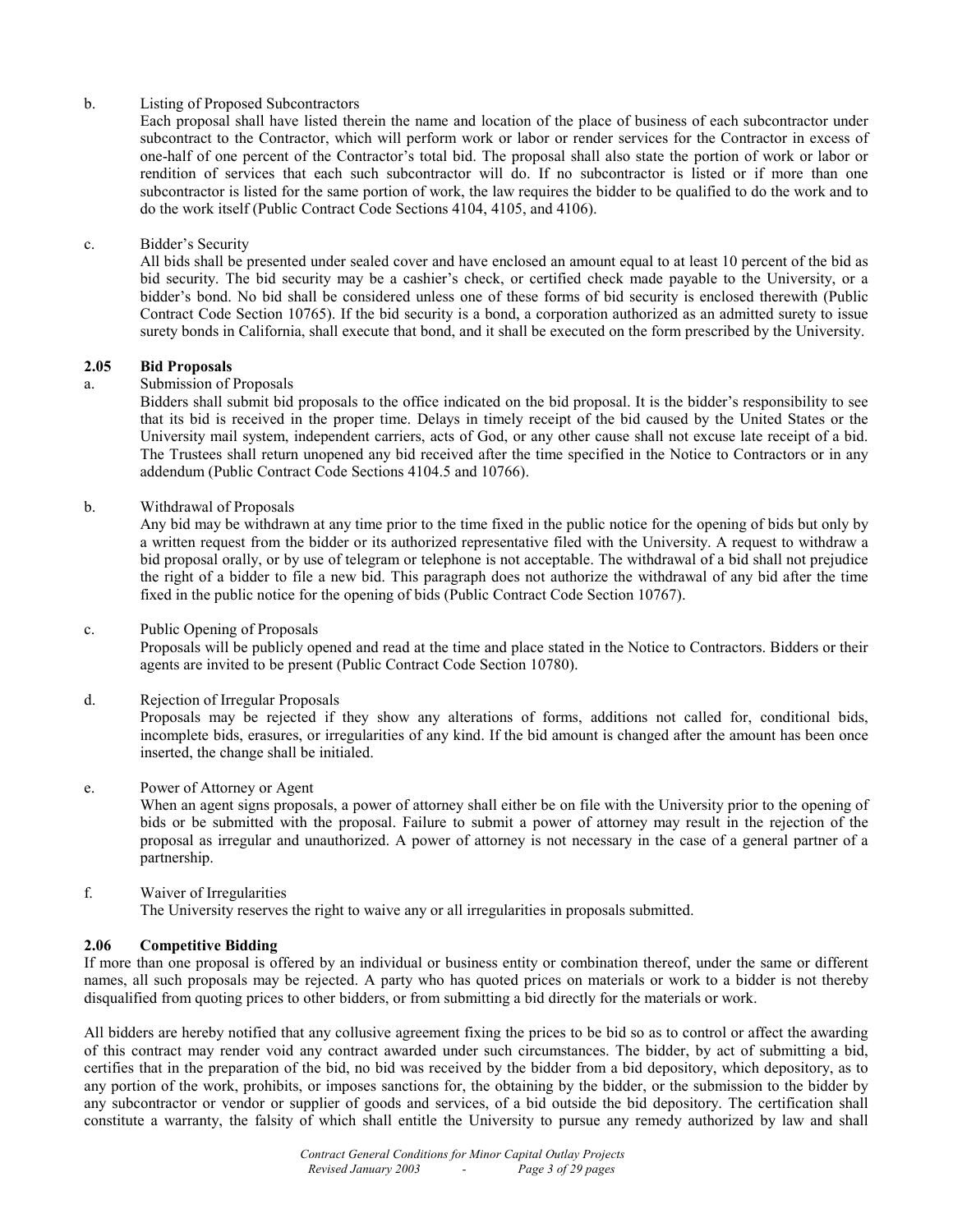include the right at the option of University of declaring any contract made as a result thereof to be void (Business & Professions Code Section 16600 *et seq.*).

# **2.07 Mistake in Bid**

A bidder may not be relieved of a bid because of mistake unless all the elements for relief in Public Contract Code Section 5103 are present, and the University consents to relief. No change may be made in a bid because of a mistake. However, a bidder may pursue relief of its bid in accordance with Public Contract Code Section 5100 *et seq*.

# **2.08 Small Business Five Percent Bid Advantage**

A small business bid advantage of five percent up to a maximum of \$50,000 shall be given to contracting firms that have been certified as a "Small Business" by the Office of Small Business & DVBE Certification (OSDC) in the Procurement Division of the Department of General Services. Such certification shall be in accordance with Section 1896.2, Title 2, California Code of Regulations.

To receive the five percent advantage, Certified Small Businesses shall:

- a. Submit with the bid a completed form "Request for Small Business Five Percent Preference Certification".
- b. Be certified as a Small Business upon verification in accordance with Section 1896.2, having applied for certification no later than 5:00 PM on bid date.

Special care shall be taken for projects that require a type 'A' or 'B' license, and two or more subcontractors will be used. Preference will only be granted when the small business certifies that at least fifty percent (50%) of subcontractors to be utilized are certified small businesses, in accordance with Section 1896.2(b)(1).

# **2.09 Failure to Be a Responsible Bidder**

In order to be considered for award of a contract a bidder must be a responsible bidder (Public Contract Code Section 10780). To be responsible, the bidder, in the judgment of the University, must be sufficiently trustworthy and possessed of the requisite quality, fitness, capacity and experience to satisfactorily perform the work (Public Contract Code Section 1103). Should the University question bidder's responsibility the bidder shall be given an opportunity to rebut any evidence of nonresponsibility, and to present evidence of responsibility. The hearing shall be informal, and may be conducted in whole or in part in writing by an individual appointed by the University to hear the matter. A decision concerning the bidder's responsibility shall be mailed to the bidder within 10 calendar days of the conclusion of the hearing. Refer to Article 7.03.

# **2.10 California Company; Reciprocal Preference Against Nonresident Contractors; Certification**

The University shall grant a California company a reciprocal preference as against a nonresident contractor from any state that gives or requires a preference to be given contractors from that state on its public entity construction contracts. The amount of the reciprocal preference shall be equal to the amount of the preference applied by the state of the nonresident contractor with the lowest responsive bid, except where the resident contractor is eligible for a California small business preference, in which case the preference applied shall be the greater of the two, but not both.

Each bidder shall certify at the time of bid, that the bidder qualifies as a "California company," which means a business entity licensed in California on the date of bid opening and which is one of the following:

a. a business entity with its prime place of business in California,

b. an out-of-state contractor whose state does not provide a local contractor preference, or

c. an out-of-state contractor that has paid at least \$5,000 in sales or use taxes in the immediately preceding five years. If the bidder does not qualify as a California company, then it shall indicate the name of the state in which its principal place of business is, and the amount of the local contractor preference in that state (Public Contract Code Section 6107).

# **2.11 Disabled Veteran Business Enterprise Participation Requirement**

California state law requires that its state agencies make efforts to achieve a goal of three (3) percent participation for disabled veteran business enterprises (DVBE) in state contracts. Failure to comply with the DVBE requirement may cause the bid to be deemed nonresponsive and the bidder to be ineligible for award of contract.

# a. Special Definitions

- (1) 'Disabled Veteran' as used herein, means a veteran of the military, naval or air services of the United States with at least a ten (10) percent service-connected disability who is a resident of the State of California.
- (2) 'Disabled Veteran Business Enterprise' (DVBE) as used herein, means a business concern certified by the Office of Small Business & DVBE Certification (OSDC) as meeting all of the following:
	- (a) The business is at least 51 percent owned by one or more disabled veterans, or in the case of a publicly owned business, at least 51 percent of its stock is owned by one or more disabled veterans; a subsidiary which is wholly owned by a parent corporation, but only if at least 51 percent of the voting stock of the parent corporation is owned by one or more disabled veterans; or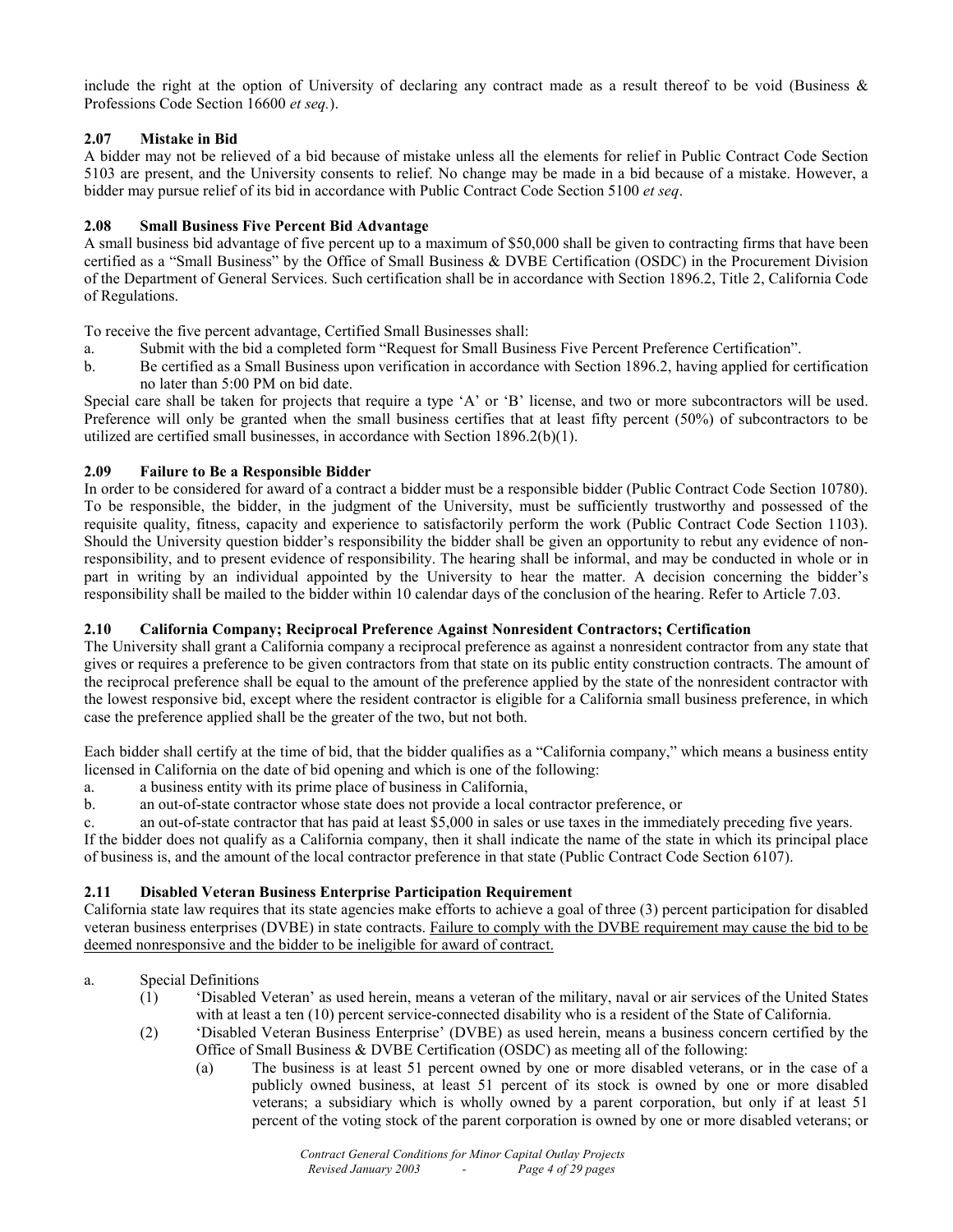a joint venture in which at least 51 percent of the joint venture's management and control and earnings are held by one or more disabled veterans.

- (b) One or more disabled veterans manage and control the daily business operations. The disabled veterans who exercise management and control are not required to be the same disabled veterans as the owners of the business concern.
- (c) A sole proprietorship, corporation, or partnership with its home office located in the United States, which is not a branch or subsidiary of a foreign corporation, foreign firm, or other foreign-based business.
- b. Goal Attainment or 'Good Faith Effort'

 In order to satisfy and be responsive to this requirement, the bidder must either meet the DVBE Participation Goal or document a 'Good Faith Effort' to meet that goal as follows:

- (1) DVBE Participation Goal Attainment
	- The three (3) percent DVBE Participation Goal is attained when:
		- (a) The bidder is not a DVBE and is committed to use DVBEs for not less than three (3) percent of the contract dollar amount; or
		- (b) The bidder is a DVBE and committed to performing not less than three (3) percent of the contract dollar amount with its own forces or in combination with those of other DVBEs.
- (2) Good Faith Effort

A 'Good Faith Effort' to meet the DVBE goal is achieved by doing all of the following five items prior to the final bid due date. Each of these items must be satisfied for each contract bid. The bidder shall:

- (a) contact the Trustees' DVBE Coordinator at the telephone number provided in the Notice to Contractors to identify potential DVBEs. This call will initiate the provision of information to the bidder;
- (b) contact other state and federal government agencies and local DVBE organizations to identify potential DVBEs for this contract;
- (c) advertise in trade paper and papers focusing on DVBEs. Advertisement must have appeared in publications at least ten (10) calendar days prior to the bid due date, unless time limits imposed by the Trustees do not permit that advertising;
- (d) send solicitation to potential DVBE subcontractors and suppliers for this contract with sufficient lead time to fully entertain and consider responding bids; and
- (e) consider responding DVBEs for participation in this contract.
- c. Documentation Requirements

The bidder must document its effort to either meet the DVBE participation goal requirement or make a good faith effort to meet it. Bidders who propose goal attainment are encouraged to submit documentation for making a 'Good Faith Effort' also. This will provide 'back-up' eligibility, ensuring against the possibility that the Trustees will not agree that goal attainment has, in fact, been met.

The bidder's efforts to meet the contract DVBE Participation Goal and/or make a 'Good Faith Effort' to meet the goal must be sincere, and the documentation must be sufficient to reasonably demonstrate that sincerity to the Trustees. Final determination of DVBE Participation Goal Attainment or a 'Good Faith Effort' by the bidder shall be at the Trustees' sole discretion.

(1) Required Documentation

 The DVBE documentation forms that must be completed are as follows, and instructions for completing the required forms correctly are included to assist the bidder.

(a) DVBE Transmittal Form

 Bidders must fill out and attach the DVBE transmittal form as a cover sheet to the required documents and submit it and the additional required documentation within two (2) business days following the bid opening date. All requested DVBE documentation must be completed on the forms provided and submitted with the DVBE Transmittal Form.

(b) Summary of Disabled Veteran Owned Business Participation (Attachment 1)

 Whether DVBE Participation Goal Attainment or the 'Good Faith Effort' alternative is chosen, Summary of Disabled Veteran Owned Business Participation**,** Attachment 1, must be completed showing the type of work and company proposed for DVBE participation, their subcontractors (if any), and other related information. If no participation is achieved, the bidder is to state 'N/A' or 'None' on the first line of the form. Complete the form providing the information as follows:

(i) Company Name - list the name of the company proposed for DVBE participation. If the prime contractor is a DVBE, its name must also be listed to receive participation credit.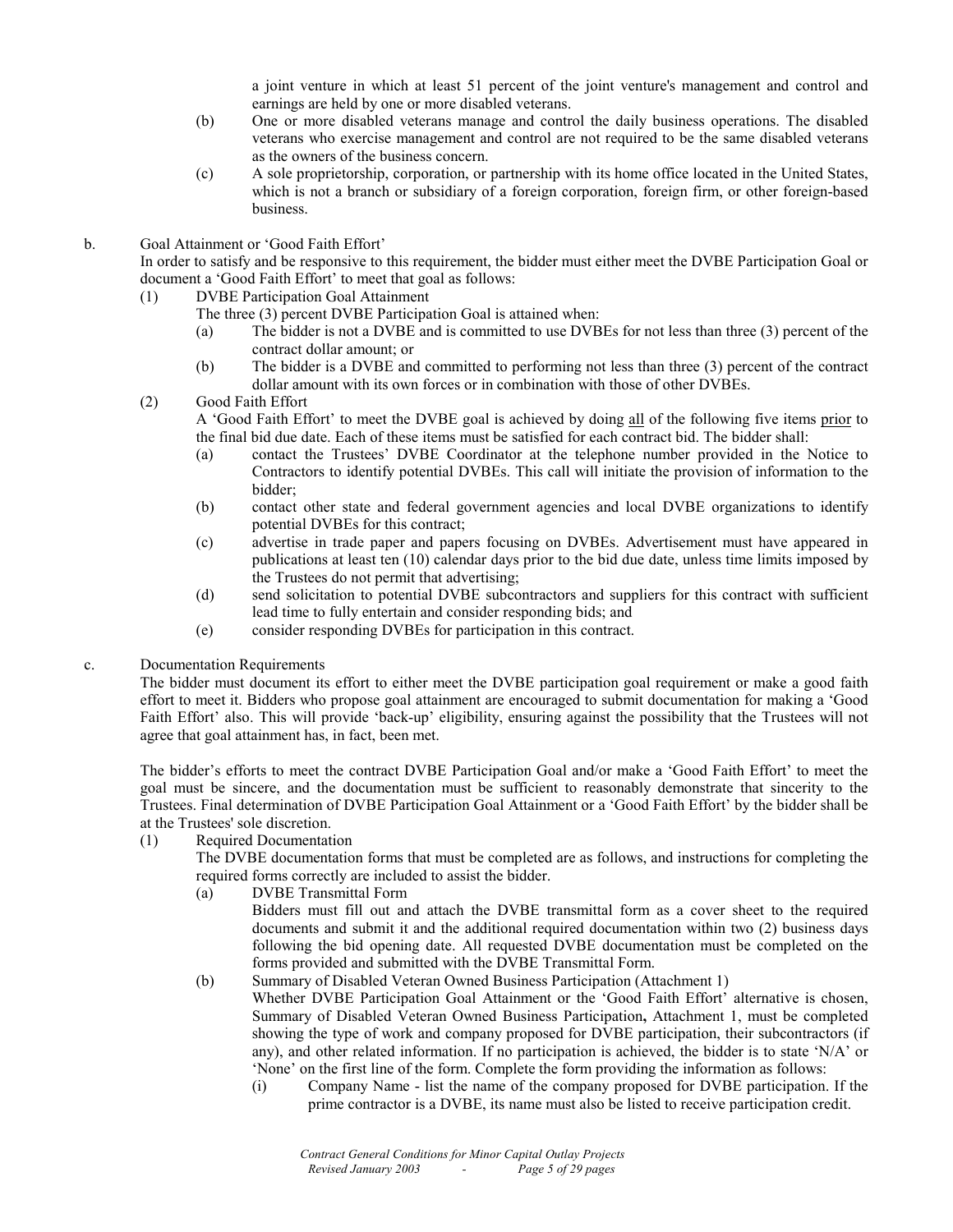- (ii) Nature of Work identify the proposed work or service to be provided by the listed company.
- (iii) Contracting With list the name of the department or company with which the company listed is contracting.
- (iv) Tier the contracting tier should be indicated with the following level designations:
	- $0 =$  Prime contractor;
	- 1 = First tier subcontractor/supplier;
	- 2 = Second tier subcontractor/supplier of first tier subcontractor/supplier;
	- $3 =$  Third tier subcontractor/supplier of second tier subcontractor/supplier; etc.
- (v) Claimed DVBE Value the total dollar amount of the value claimed by a disabled veteran business enterprise.
- (vi) Percentage of Contract compute the percentage (%) of the claimed DVBE value of the total contract dollar amount.
- (vii) DVBE Certification The bidder must include one copy of the DVBE certification letter from the Office of Small Business & DVBE Certification (OSDC) for each DVBE firm listed on the Summary of Disabled Veteran Owned Business Participation.
- (c) Bidder's Certification (Attachment 2) The bidder must sign and include the Bidder's Certification, certifying that each firm listed on the Summary of Disabled Veteran Owned Business Participation (Attachment 1) complies with the legal definition of DVBE.
- (d) Documentation of Good Faith Effort (Attachment 3, 3 pages) Bidders must submit documentation to support their contacts with the Trustees, other state and federal governmental agencies, and other organizations that helped identify or provided a list of interested DVBEs for this contract. A list of dates, times, (if known), organizations contacted, and contact names and phone numbers must be provided to corroborate these contacts.
- (2) Timeframe for Submitting Documentation The DVBE participation documentation must be submitted within two (2) business days following the bid opening date. Failure to submit full and accurate documentation within two (2) business days following the bid opening date will result in the bidder being deemed nonresponsive, and thus ineligible for award of the contract.
- d. Use of Proposed DVBE

 If awarded the contract, the successful bidder must use the DVBE subcontractors and/or suppliers proposed in its bid proposal unless it has requested substitution and has received approval of the Trustees in compliance with the Subletting and Subcontracting Fair Practices Act.

# e. Additional DVBE Information Sources

 For more information regarding DVBE certification, copies of directories or for general DVBE information, contact: State of California, Department of General Services, Procurement Division

Small Business & DVBE Certification (OSDC)

P.O. Box 989052, West Sacramento, CA 95798-9052 (mailing address)

707 Third Street, First Floor, Room 400, West Sacramento, CA 95605 (physical address)

Telephone number: (800) 559-5529 or (916) 375-4940

Or, via the Internet at www.dgs.ca.gov/osbcr.

# **3.00 AWARD AND EXECUTION OF CONTRACT**

#### **3.01 Award of Contract**

If the University deems the acceptance of the lowest responsible bid or bids is not in the best interests of the State, the University may reject all bids (Public Contract Code Section 10785). If the contract is awarded, it shall be to the lowest responsible bidder whose proposal complies with all the requirements prescribed (Public Contract Code Section 10780). Such award shall be made within sixty days after the opening of the proposals. If the lowest responsible bidder refuses or fails to execute the contract, the University may award the contract to the second lowest responsible bidder. Such award shall be made within seventy-five days after the opening of proposals. If the second lowest responsible bidder refuses or fails to execute the contract, the University may award the contract to the third lowest responsible bidder. Such award shall be made within ninety days after the opening of the proposals. The above time periods within which the award of contract may be made are subject to such no-cost extensions as may be agreed upon in writing between the University and the bidder concerned (Public Contract Code Section 10782).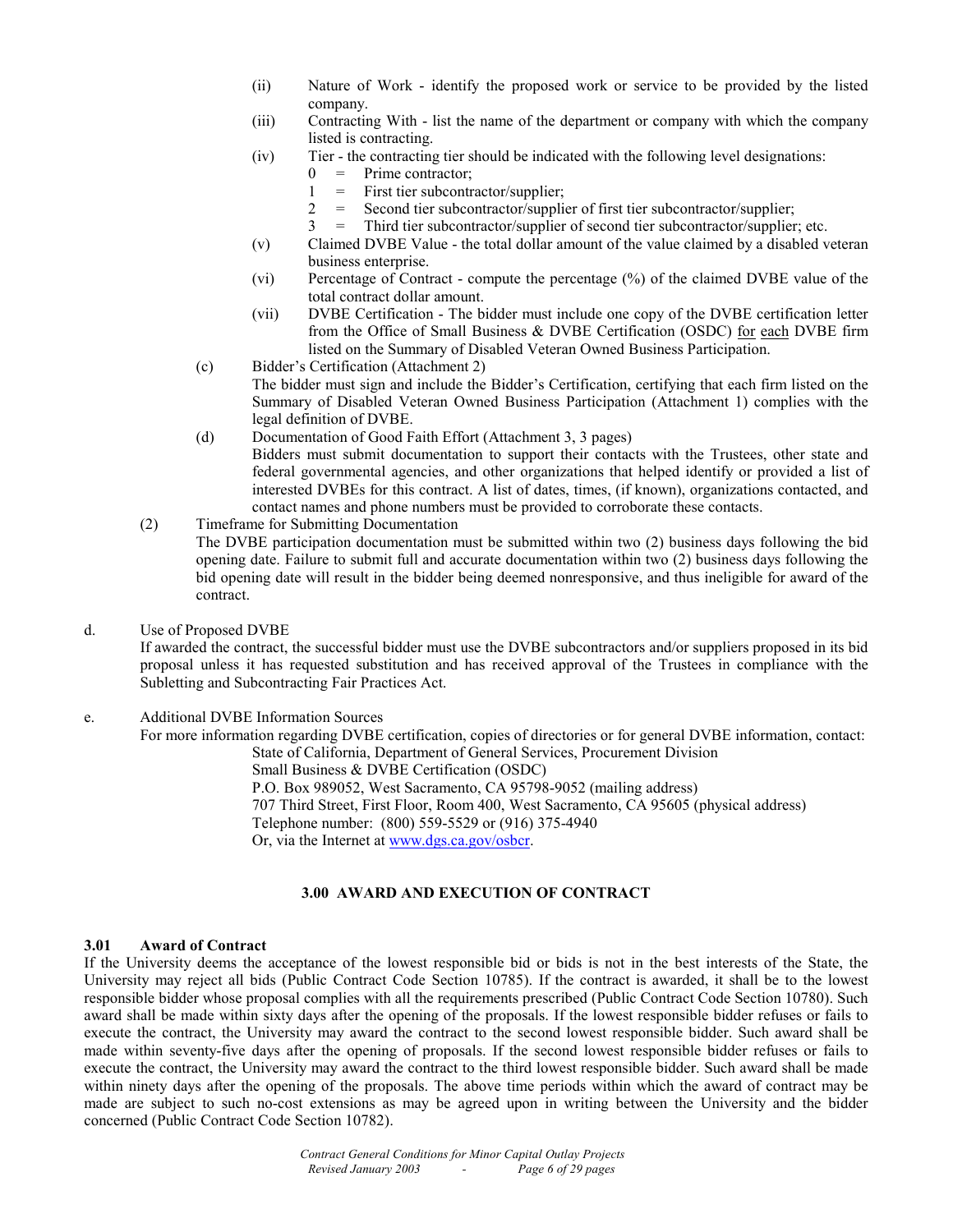# **3.02 Return of Bidder's Security**

Bidder's security of the second and third lowest responsible bidders may be withheld from such bidders until the contract has been finally executed. The cashier's checks and certified checks submitted by all other unsuccessful bidders shall be returned to them within ten (10) days after the contract is awarded, and their bidder's bonds shall be of no further effect (Public Contract Code Section 10784).

#### **3.03 Contract Bonds**

The successful bidder shall furnish in four duplicate counterparts, two surety bonds in the form prescribed by the University, each in an amount equal to 100 percent of the awarded contract price and executed by an admitted surety insurer licensed in the State of California and listed in the latest published United States Treasury Department list of 'Companies Holding Certificates of Authority as Acceptable Sureties on Federal Bonds and as Acceptable Reinsuring Companies.' One of the surety bonds shall guarantee faithful performance of the contract by the Contractor and the other shall secure payment of laborers, mechanics, or materialmen employed on the project. Such bonds are subject to the approval of the University. Contract bonds shall remain in full force and effect during the term of the contract including the one-year guarantee period, unless a longer bond period is stipulated in the contract documents (see Article 8.05 and Public Contract Code Sections 10821-10824).

All alterations, extensions of time, extra and additional work, and other changes authorized by any part of the contract, including determinations made under Article 7.01 shall be made without securing the consent of the surety or sureties on the contract bonds.

Whenever the University has cause to believe that the surety has become insufficient, the University may demand in writing that the Contractor provide such further bonds or additional surety, not exceeding that originally required, as in the University' opinion is necessary, considering the extent of the work remaining to be done. Thereafter no payment shall be made to the Contractor or any assignee of the Contractor until the further bonds or additional surety have been furnished (Public Contract Code Section 10825).

Riders or modifications of any kind on bidders bonds, performance bonds and payment bonds are not acceptable and may result in a bidder being disqualified as nonresponsive. Bond document forms approved by the Trustees must be used without alteration.

#### **3.04 Execution of Contract**

The contract shall be signed by the successful bidder in four duplicate counterparts and returned to the University together with the contract bonds and certificates evidencing the required insurance coverage (see Article 4.06) within ten days of receipt from the University, not including Saturdays, Sundays, or legal holidays. The Contractor and the University shall each sign two sets of plans, specifications, and addenda (usually at the pre-construction conference), one set for each party to be filed with the contract. No contract shall be binding upon the University until it has been executed by the Contractor and the University.

When the contract has been fully executed, the Contractor will receive from the University a Notice to Proceed. The Contractor may not begin work before receiving the University' written Notice to Proceed. Any work performed by the Contractor before receipt of the Notice to Proceed shall be considered as having been done at the Contractor's own risk.

# **3.05 Failure or Refusal to Execute Contract**

Failure or refusal by the bidder to execute the contract within the time set in Article 3.04 shall be just cause for the rescission of the award and the forfeiture of the bidder's security. Failure or refusal to file acceptable bonds within the time set in Article 3.04 constitutes a failure or refusal to execute the contract. If the successful bidder fails or refuses to execute the contract, the University may award the contract as set forth in Article 3.01. On the failure or refusal of the second or third lowest responsible bidder to execute the contract, bidder's security in each case shall be forfeited (Public Contract Code Sections 10781-10783).

#### **4.00 CONDUCT OF THE WORK**

# **4.01 Laws to be Observed--Generally**

a. The Contractor shall observe all state and federal laws that affect the work under this contract. The Contractor shall hold harmless, defend and indemnify the University against any claim arising from the violation of any law, whether by itself or its agents, employees or subcontractors. If a conflict arises between the provisions of this contract and a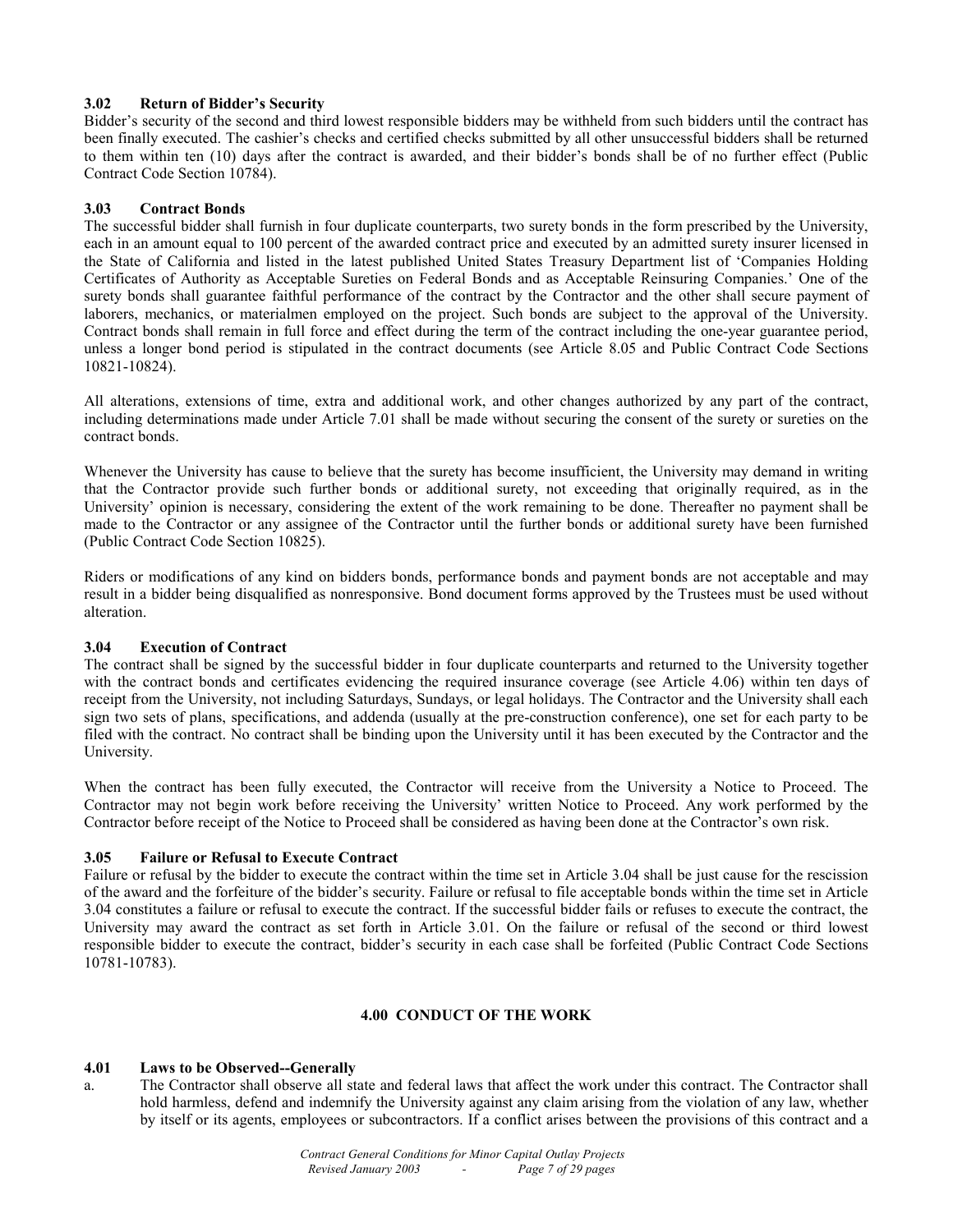law, the Contractor shall immediately notify the University in writing. "Law" as used in this paragraph includes statutes and regulations adopted pursuant to statute, as well as executive orders, authoritative interpretations, and other rules and directives issued by legally constituted authority.

- b. In executing this contract, the Contractor swears, under penalty of perjury, that no more than one final, unappealable finding of contempt of court by a federal court has been issued against the Contractor within the immediately preceding two-year period because of the Contractor's failure to comply with an order of a federal court which directs the Contractor to comply with an order of the National Labor Relations Board. The University may rescind this contract if Contractor falsely swears to this statement (Public Contract Code Section 10296).
- c. The Contractor acknowledges the state of California policy regarding the importance of child and family support obligations expressed in Public Contract Code Section 7110(a). The Contractor acknowledges that to the best of its knowledge, it is fully complying with the earnings assignment orders of all employees and is providing all new employee names to the New Hire Registry maintained by the State's Employment Development Department.
- d. The contracting parties shall be subject to examination and audit by both the Trustees (or designee) of the California State University and the State Auditor of the State of California at any time during construction and for a period of three (3) years after final payment of the contract. Such examination and audit shall include access to the Contractor and the subcontractor records as delineated in the following:

The Contractor's records which shall include but not be limited to accounting records (hard copy, as well as computer readable data if it can be made available), written policies and procedures; subcontract files (including proposals of successful and unsuccessful bidders, bid recaps, etc.); original estimates; estimating work sheets; correspondence; change order files (including documentation covering negotiated settlements); back charge logs and supporting documentation; general ledger entries detailing cash and trade discounts earned, insurance rebates and dividends; and any other supporting evidence deemed necessary by the Trustees/Auditor General to substantiate charges related to this contract (all foregoing hereinafter referred to as "records") and shall be open to inspection and subject to audit and/or reproduction to adequately permit evaluation and verification of (a) the Contractor's compliance with contract requirements and (b) compliance with provisions for pricing change orders, payments or claims submitted by the Contractor or any of his payees. The Contractor is required to have as part of the records the following reports: a detailed cost ledger reflecting total charges against the project which present an itemization by invoice and labor costs by cost codes; a summary report identifying total project costs by cost codes; and a subcontractor history report including each subcontract amount and change orders issued thereto.

- e. The Contractor's work under this contract shall comply with the building codes identified in the contract documents.
- f. If the Contractor is a natural person, the Contractor certifies in accepting this contract that she/he is a citizen or national of the United States or otherwise qualified to receive public benefits under the Personal Responsibility and Work Opportunity Reconciliation Act of 1996 (P.L. 104-193; 110 STAT. 2105, 2268-69).

# **4.02 Laws to be Observed--Regarding Labor**

- a. Nondiscrimination
	- (1) During the performance of the Contract, the Contractor and its subcontractors shall not deny the Contract's benefits to any person on the basis of religion, color, ethnic group identification, sex, age, physical or mental disability, nor shall they discriminate unlawfully against any employee or applicant for employment because of race, religion, color, national origin, ancestry, physical handicap, mental disability, medical condition, marital status, age (over 40) or sex. Contractor shall insure that the evaluation and treatment of employees and applicants for employment are free of such discrimination.
	- (2) Contractor shall comply with the provisions of the Fair Employment and Housing Act (Government Code Section 12900 *et seq*.), the regulations promulgated thereunder (California Code of Regulations, Title 2, Sections 7285 *et seq*.) and the provisions of Article 9.5, Chapter 1, Part 1, Division 3, Title 2 of the Government Code (Government Code Sections 11135-11139.5).
	- (3) Contractor shall permit access by representatives of the Department of Fair Employment and Housing and the Trustees upon reasonable notice at any time during the normal business hours, but in no case less than 24 hours notice, to such of its books, records, accounts, other sources of information, and its facilities as said Department or Trustees shall require to ascertain compliance with this clause.
	- (4) Contractor and its subcontractors shall give written notice of their obligations under this clause to labor organizations with which they have a collective bargaining or other agreement.
	- (5) Contractor shall include the nondiscrimination and compliance provisions of this clause in all subcontracts to perform work under the agreement.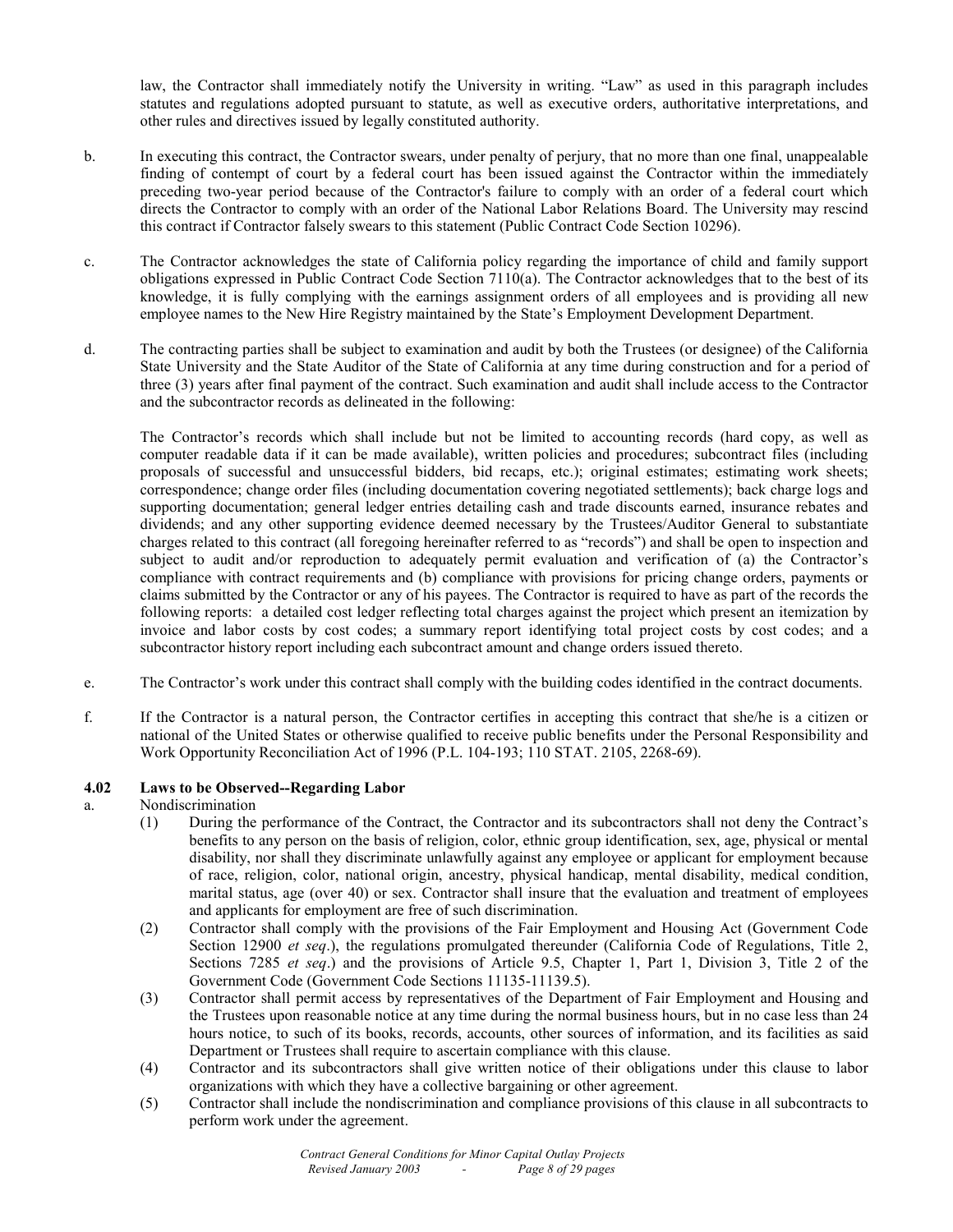# b. Hours of Labor

 Eight hours of labor constitutes a legal day's work. The Contractor shall forfeit, as a penalty to State, \$25.00 for each worker employed in the execution of the contract by the Contractor or by any subcontractor under it for each calendar day during which such worker is required or permitted to work more than eight hours in any one calendar day, and forty hours in any one calendar week, in violation of the provisions of the Labor Code, and in particular, Sections 1810 to 1815, thereof, inclusive, except that work performed by employees of the Contractor in excess of eight hours per day, and forty hours during any one week, shall be permitted upon compensation for all hours worked in excess of eight hours per day at not less than one and one-half times the basic rate of pay as provided in Section 1815.

# c. Prevailing Wage

- (1) Wage rates set forth are the minimum that may be paid by the Contractor on a public works contract (see definition of public works, Labor Code Section 1720). Public works also means hauling refuse from a public works site to an outside disposal location per Labor Code Section 1720.3. Nothing herein contained shall be construed as preventing the Contractor from paying more than the minimum rates set forth. No extra compensation whatsoever will be allowed by the Trustees due to the inability of the Contractor to hire labor at minimum rates, nor for the necessity for payment by the Contractor of subsistence, travel time, overtime, or other added compensations, all of which possibilities are elements to be considered and ascertained to the Contractor's own satisfaction in preparing the bid.
- (2) If it becomes necessary to employ crafts other than those listed, the Contractor shall notify the Trustees immediately, and the Trustees will ascertain additional prevailing rates and the rates thus determined shall be applicable as minimum from time of initial employment.
- (3) Pursuant to Labor Code Section 1770, the Director of the Department of Industrial Relations has ascertained the general prevailing rate of per diem wages and the general prevailing rate for legal holiday and overtime work for each craft needed in execution of the contract as set forth in the Notice to Contractors. The Trustees shall furnish the Contractor a copy of the prevailing rates, which Contractor shall post at the job site.
- (4) The Contractor and any subcontractor under the Contractor shall comply with Labor Code Section 1775. The Contractor shall include provisions in its contract with its subcontractors that will require compliance with Labor Code Section 1775. As required by Section 1775(b) the Contractor shall include a copy of the provisions of Sections 1771, 1775, 1776, 1777.5, 1813, and 1815 in the contract between the Contractor and the subcontractor. The Contractor shall monitor its subcontractors' compliance with the prevailing wage law as required by Section 1775(b). In accordance with Section 1775, the Contractor and any subcontractor under the Contractor shall forfeit as a penalty to the State not more than \$50 for each calendar day or portion thereof, for each worker paid less than the prevailing wage rates for the work or craft in which the worker is employed for any public work done under the contract by it or, except as provided in 1775(b), by any subcontractor under it. In addition to this penalty, the difference between the prevailing wage rates and the amount paid to each worker for each calendar day or portion thereof for which each worker was paid less than the prevailing wage rate shall be paid to each worker by the Contractor or subcontractor. If a worker employed by a subcontractor on a public works project is not paid the general prevailing per diem wages by the subcontractor, the Contractor is not liable for any penalties under  $1775(a)$  unless the Contractor had knowledge of that failure of the subcontractor to pay the specified prevailing rate of wages to those workers or unless the Contractor fails to comply with the requirements of 1775(b).
- (5) In accordance with Labor Code Section 1776, the Contractor and subcontractors shall keep an accurate payroll record, on forms provided by the Division of Labor Standards Enforcement (or shall contain the same information as the forms provided by the division), showing the name, address, social security number, work classification, straight time and overtime hours worked each day and week, and actual per diem wages paid to each journeyman, apprentice or worker employed in connection with the public work. Each payroll record shall contain verification by written declaration that it is made under penalty of perjury that the information contained in the payroll record is true and correct and that the Contractor and subcontractors have complied with the requirements of Labor Code Sections 1771, 1811 and 1815 for any work performed by its employees on the project. The Contractor's and subcontractor's payroll records shall be available for inspection at all reasonable hours, and a certified copy shall be made available upon request to the employee or his or her authorized representative, the Trustees, the Division of Labor Standards Enforcement, and the Division of Apprenticeship Standards. Upon receipt of written notice from the Trustees, the Division of Apprenticeship Standards, or the Division of Labor Standards Enforcement, and within ten days of that receipt, the Contractor shall file with the requesting entity a certified copy of the payroll records. Should the Contractor or subcontractor fail to comply within the ten-day period, the Contractor or subcontractor shall forfeit \$25 for each calendar day, or portion thereof, for each worker, until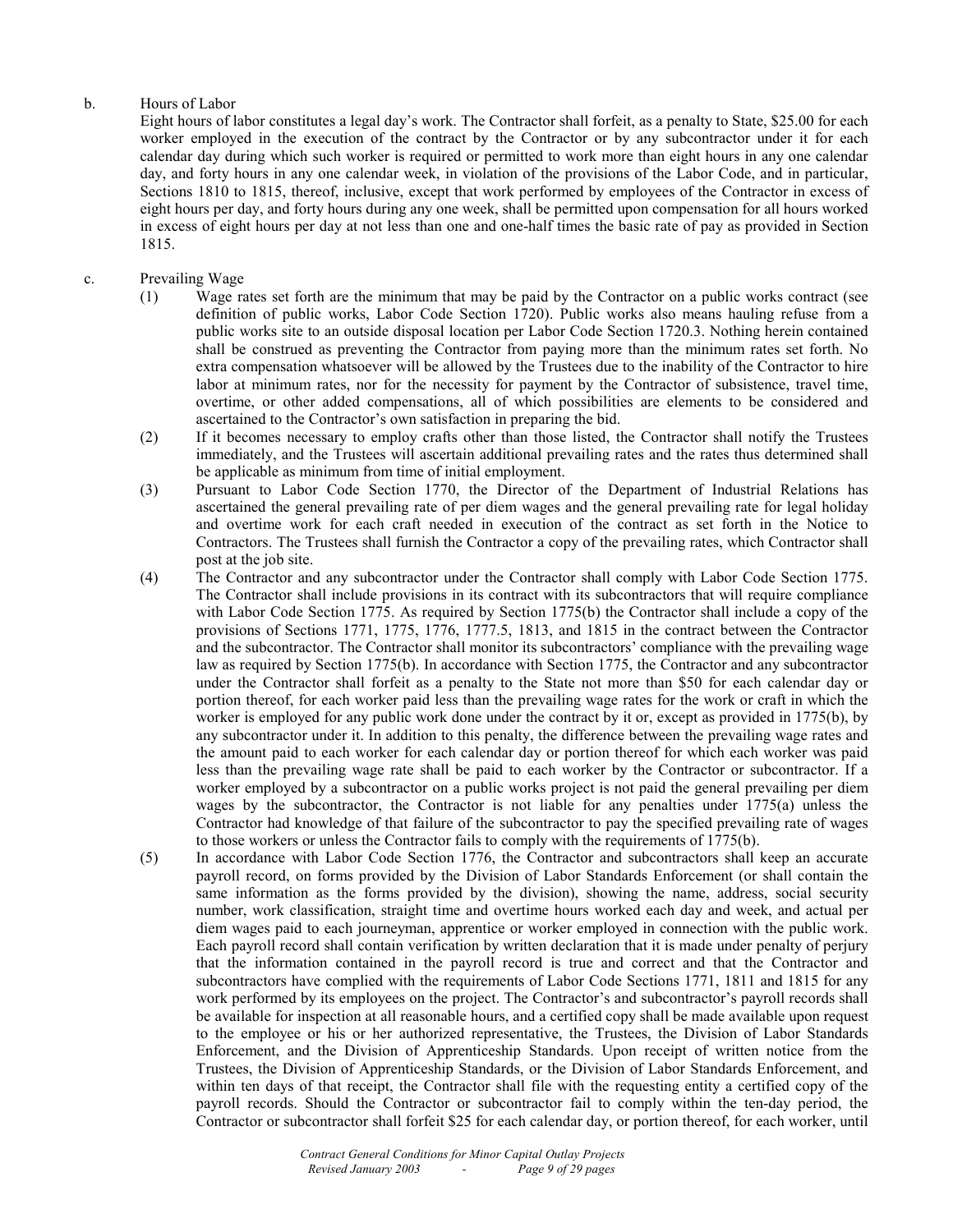strict compliance is effectuated. Upon the request of the Division of Apprenticeship Standards or the Division of Labor Standards Enforcement, these penalties shall be withheld from progress payments then due. Contractor is not subject to a penalty assessment due to the failure of a subcontractor to comply with this section.

(6) The Contractor is required to submit a minimum of the first two weeks of certified payroll and the Hourly Labor Rate Worksheet for its workers and all subcontractors. Additional weeks of certified payroll records may be required at the discretion of the University.

#### d. Workers' Compensation

 The Contractor shall be required to secure payment of Workers' Compensation to its employees in accordance with Labor Code Section 3700 and shall file with the University prior to performing the work the certification required in Labor Code Section 1861 (refer also to Article 4.06-a of these General Conditions).

#### e. Apprentices

 If the Contractor or any subcontractor employs workers on the project in any apprenticeable craft, he/she shall apply to the joint apprenticeship committee administering the apprenticeship standards for the craft in the area of the work for a certificate approving the Contractor or subcontractor for the employment and training of apprentices. The Contractor or subcontractor shall employ the number of apprentices or the ratio of apprentices to journeymen specified in the certificate unless excused from this requirement by the conditions in Labor Code Section 1777.5.

 Every apprentice shall be paid the standard wage paid to apprentices under the regulations of the craft or trade in which they are employed and shall be employed only in the work of the craft or trade to which they are indentured. The employment and training of each apprentice shall be in accordance with the provisions of the apprenticeship agreements under which a person is training.

 The Contractor or subcontractor employing journeymen or apprentices in any apprenticeable craft or trade shall contribute to the fund or funds set up in the area of work to administer the apprenticeship program in each trade in which it employs such journeymen or apprentices in the same amount and manner as the contributing contractors.

 Special attention is directed to Labor Code Sections 1777.5, 1777.6 and 1777.7, and California Code of Regulations, Title 8, Section 200 *et seq*. Each Contractor and subcontractor must, prior to commencement of work under this contract, contact the Division of Apprenticeship Standards, 455 Golden Gate,  $8<sup>th</sup>$  Floor, San Francisco, California, 94102, or one of its branch offices to ensure compliance and understanding of the law regarding apprentices and specifically the required ratio thereunder. Responsibility for compliance with this section lies with the Contractor.

#### f. Education, Counseling, and Training Programs

 All educational, counseling and vocational guidance programs and all apprenticeship and on-the-job training programs, under this contract, shall be open to all qualified persons, without regard to race, sex, color, religion, national origin or ancestry. Such programs shall be conducted to encourage the fullest development of the interests, skills, aptitudes, and capacities of all students and trainees, with special attention to the problems of culturally deprived, educationally handicapped, or economically disadvantaged persons. Expansion of training opportunities under these programs shall also be encouraged with a view toward involving larger numbers of participants from these segments of the labor force where the need for upgrading levels of skills is the greatest.

# g. Occupational Safety and Health

 The Contractor shall comply with all the provisions of the Federal Occupational Safety and Health Act of 1970 (29 U.S.C. Section 651 *et seq*.) and all rules, regulations, and orders adopted pursuant thereto. The Contractor shall comply with all the provisions of the California Occupational Safety and Health Act of 1973 (Labor Code Section 6300 *et seq*.) and all rules, regulations and orders adopted pursuant thereto. These laws provide for job safety and health protection for workers.

 The Contractor shall obtain copies of such safety orders as are applicable to the type of work to be performed and shall be governed by their requirements in all construction operations. The Contractor shall fully inform each subcontractor and materials supplier as to the requirements of the applicable safety orders.

# h. Assignment of Rights Relating to Federal and State Anti-Trust Actions

 The Contractor and all subcontractors shall be bound by the provisions of Public Contract Code Section 7103.5 as follows: in entering into a public works contract or a subcontract to supply goods, services, or materials pursuant to a public works contract, the Contractor or subcontractor offers and agrees to assign to the Trustees all rights, title, and interest in and to all causes of action it may have under Section 4 of the Clayton Act (15 U.S.C. Section 15) or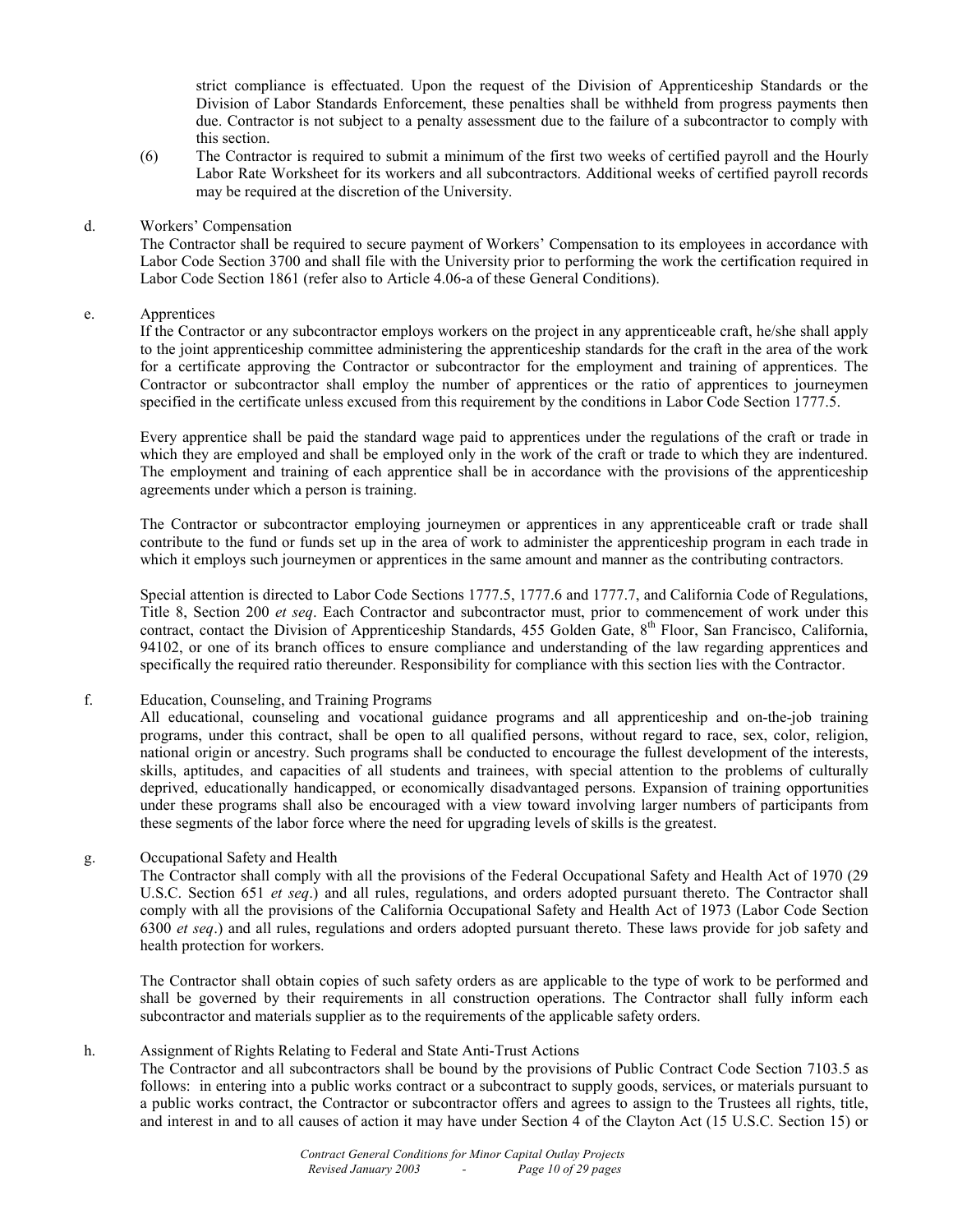under the Cartwright Act (Chapter 2, (commencing with Section 16700) of Part 2 of Division 7 of the California Business and Professions Code), arising from purchases of goods, services, or materials pursuant to the public works contract or the subcontract. This assignment shall be made and become effective at the time the Trustees tender final payment to the Contractor, without further acknowledgment by the parties.

#### **4.03 Environmental Requirements**

#### a. Air and Water Pollution Control

 The Contractor shall comply with all air and water pollution control rules, regulations, ordinances and statutes which apply to the work performed under the contract, including any air pollution control rules, regulations, ordinances and statutes adopted under the authority of Section 11017 of the Government Code. Contractor must be eligible to perform work for the State by not being found to be in violation of the regulations adopted in accordance with Government Code Section 4477.

 In the absence of any applicable air pollution control rules, regulations, ordinances or statutes governing solvents, all solvents, including but not limited to the solvent portions of paints, thinners, curing compounds, and liquid asphalt used on the project, shall comply with the applicable material requirements of the Air Quality Management District (AQMD). All containers of solvent, paint, thinner, curing compound or liquid asphalt shall be labeled to indicate that the contents fully comply with these requirements.

 Unless otherwise provided in the special provisions, material to be disposed of shall not be burned either inside or outside the premises.

 A regular watering program shall be initiated to adequately control the amount of fugitive dust in accordance with applicable AQMD rules. Exposed soil surfaces shall be sprayed with water at least daily and as needed to mitigate dust (see also Article 4.08-d).

 Trucks hauling dirt from the site shall be covered in accordance with applicable state and local requirements. To reduce exhaust emissions, unnecessary idling of construction vehicles and equipment shall be avoided.

#### b. Sound Control Requirements

 The Contractor shall comply with all sound control and noise level rules, regulations and ordinances which apply to the work. In the absence of any such rules, regulations and ordinances, the Contractor shall conduct its work to minimize disruption to others due to sound and noise from the workers, and shall be responsive to the University' requests to reduce noise levels.

 Each internal combustion engine, used for any purpose on the project or related to the project, shall be equipped with a muffler of a type recommended by the manufacturer. No internal combustion engine shall be operated on the project without a muffler. Construction equipment shall be fitted with modern emission control devices and shall be kept in proper tune.

 Loading and unloading of construction materials will be scheduled so as to minimize disruptions to campus activities. Construction activities will be scheduled to minimize disruption to the University and to campus users.

#### c. Environmental Clearances

 The Contractor shall provide to state and federal agencies all information necessary for environmental clearances and other authorizations necessary for this project. The Contractor shall comply with the provisions, including giving notices during construction when so required. The Contractor shall not be compensated for the delays in obtaining environmental clearances and authorizations; however, an appropriate extension of time will be granted in accordance with the provisions in Article 4.14-g, if the Contractor demonstrates to the satisfaction of the University that he/she has made every reasonable effort to obtain the requisite clearance or authorizations, and cannot obtain it in a timely manner.

d. The Public Contract Code Section 10295.5 requires that no State agency shall purchase or utilize sand, gravel, aggregates, or other minerals unless the source is on an eligible list identifying operations that have met certain requirements of the Surface Mining and Reclamation Act of 1975 (Public Resources Code Section 2710 *et seq*.). Accordingly, the Contractor shall submit to the University documentation that it is complying with the requirements of this law in purchasing these materials.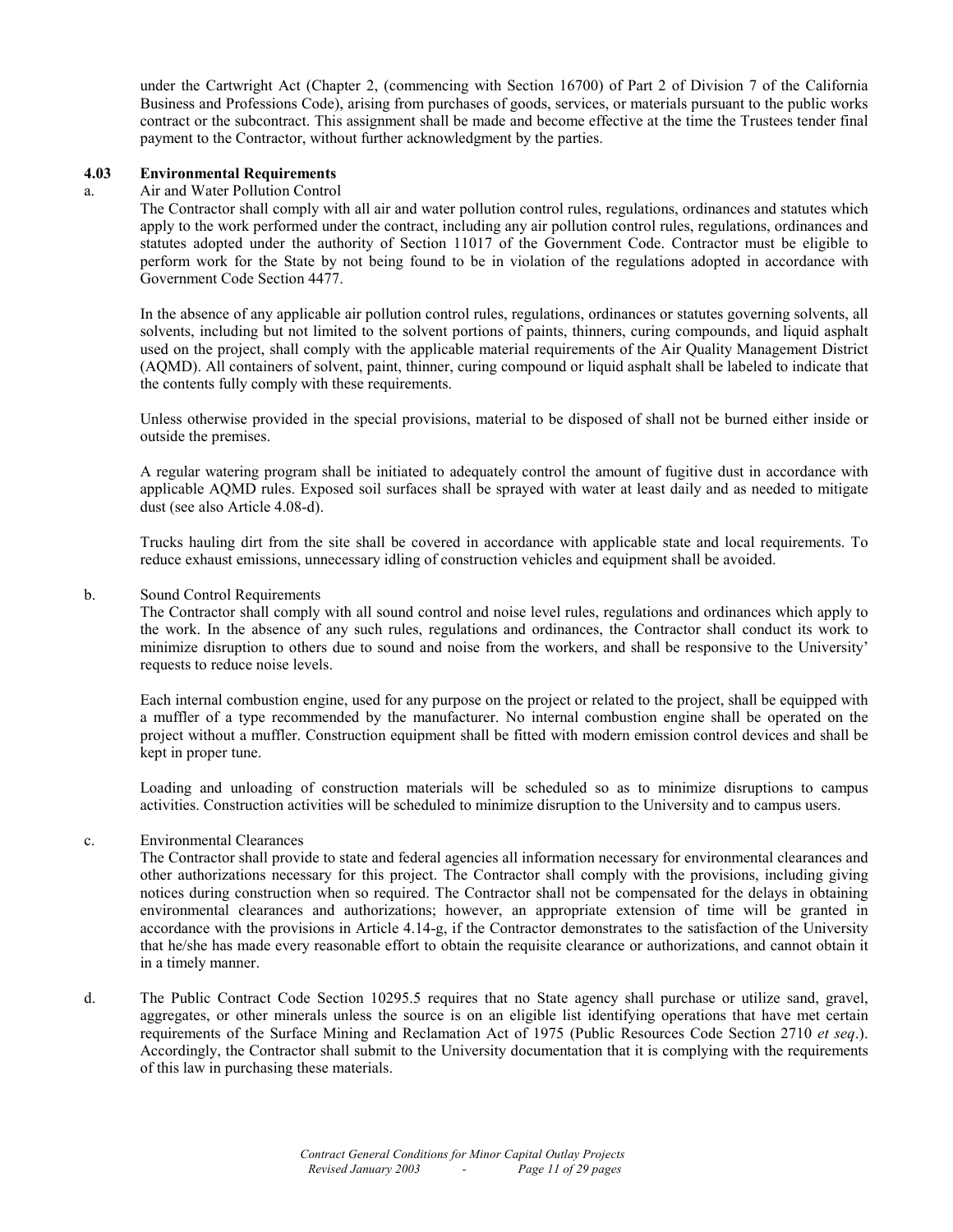e. Archaeological Finds

 If the Contractor discovers any artifacts during excavation and/or construction, the Contractor shall stop all affected work and notify the University, who will call in a qualified archaeologist designated by the California Archaeological Inventory to assess the discovery and suggest further mitigation, as necessary.

 If the Contractor discovers human remains, the Contractor shall notify the University who will be responsible for contacting the county coroner and a qualified archaeologist. If the remains are determined to be Native American, the University shall contact the appropriate tribal representatives to oversee removal of the remains.

# **4.04 Substitution of Subcontractors**

The Contractor shall not substitute any subcontractor in place of a subcontractor listed in its bid proposal except as authorized in the Subletting and Subcontracting Fair Practices Act (Public Contract Code Section 4100 *et seq*.). It is the Trustees' interpretation of Section 4108 of the Public Contract Code that the Contractor must clearly advertise the specific bond requirements for the project, including the requirement of a bond, the kind of a bond, and the amount of the bond, in order to be eligible to substitute a subcontractor under Section  $4107(a)(4)$  of the Public Contract Code.

When requested by the Construction Administrator, the Contractor shall submit a Subcontractor Status Report that will be compared with the Expanded List of Subcontractors. If any subcontracts are still outstanding at the time of submittal, a follow-up request will be made. If any listed firms have been substituted without approval by the Trustees in accordance with Section 4107(a) of the Public Contract Code, or if subcontractors are added and perform work in excess of one-half of one percent of base contract, penalties are applicable per Section 4100 of the Public Contract Code.

# **4.05 Delegation of Performance and Assignment of Money Earned**

The performance of all or any part of this contract may not be delegated without the written consent of the University. Consent will not be given to any proposed delegation that would relieve the Contractor or its surety of their responsibilities under the contract.

The Contractor may assign moneys due or to become due under the contract, only upon written consent of the University. Assignments of moneys earned by the Contractor shall be subject to proper retention in favor of the University and to all deductions provided for in the contract and such moneys shall be subject to being used by the University for the completion of the work in the event the Contractor is in default.

# **4.06 Contractor's Insurance**

The Contractor shall not commence work until it has obtained all the insurance required in this Article, and such insurance has been approved by the Trustees.

# a. Policies and Coverage.

- (1) The Contractor shall obtain and maintain the following policies and coverage:
	- (a) Comprehensive or Commercial Form General Liability Insurance, on an occurrence basis, covering work done or to be done by or on behalf of the Contractor and providing insurance for bodily injury, personal injury, property damage, and contractual liability. The aggregate limit shall apply separately to the work.
	- (b) Business Automobile Liability Insurance on an occurrence basis, covering owned, hired, and non owned automobiles used by or on behalf of the Contractor and providing insurance for bodily injury, property damage, and contractual liability. Such insurance shall include coverage for uninsured and underinsured motorists
	- (c) Worker's Compensation including Employers Liability Insurance as required by law.
	- (d) Course of Construction Insurance covering all risk of loss, maintained at one hundred percent of the completed value based on the insurable portion of the work, including materials at the project site, stored off the project site, and in transit. The insurable portion of the work is ninety percent of the contract amount unless adjusted by the Supplementary General Conditions. The Contractor's liability for damages proximately caused by acts of God (as defined in Public Contract Code section 7105) and not involving Contractor negligence shall be limited to five percent of the contract amount if the work damaged is built in accordance with the contract and applicable building standards.
	- (2) The Contractor also may be required to obtain and maintain the following policies and coverage:
		- (a) Environmental Impairment Liability Insurance should the work involve hazardous materials, such as asbestos, lead, fuel storage tanks, and PCBs.
		- (b) Other Insurance by agreement between the Trustees and the Contractor.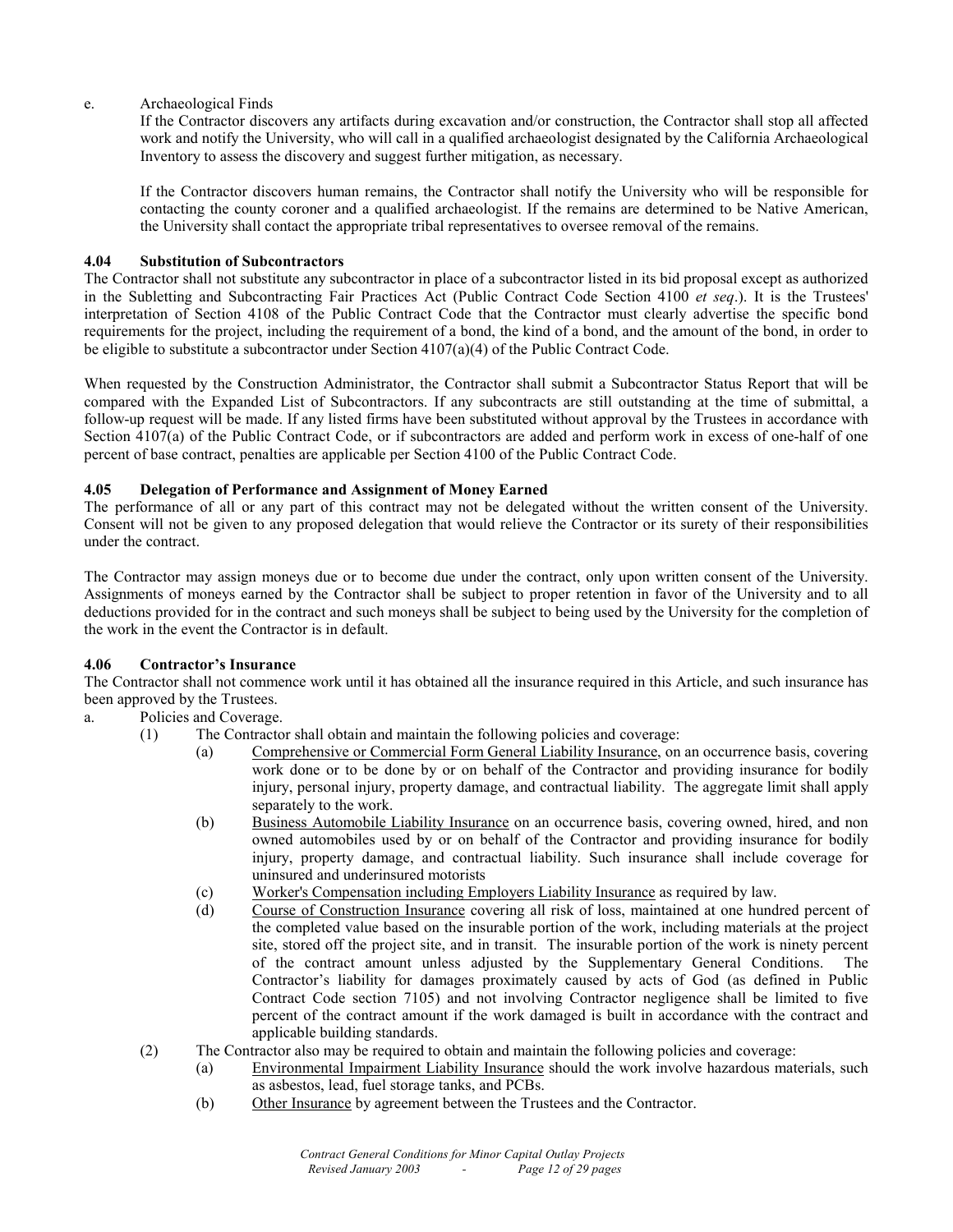# b. Verification of Coverage.

The Contractor shall submit certificates of insurance and original endorsements to the policies of insurance required by the contract to the Trustees as evidence of the insurance coverage. The scope of coverage and deductible shall be shown on the certificate of insurance. The certificates of insurance and endorsements shall provide for no cancellation or modification of coverage without thirty days written notice to the Trustees. Renewal certifications and endorsements shall be timely filed by the Contractor for all coverage until the work is accepted as complete pursuant to Article 8.01. The Trustees reserve the right to require the Contractor to furnish the Trustees complete, certified copies of all required insurance policies.

# c. Insurance Provisions.

The insurance policies shall contain, or be endorsed to contain, the following provisions.

- (1) For the general and automobile liability policies, the State of California, the Trustees of the California State University, the University, their officers, employees, representatives, volunteers, and agents are to be covered as additional insureds.
- (2) For any claims related to the work, the Contractor's insurance coverage shall be primary insurance as respects the State of California, the Trustees of the California State University, the University, their officers, employees, representatives, volunteers, and agents. Any insurance or self-insurance maintained by the State of California, the Trustees of the California State University, their officers, employees, representatives, volunteers, and agents shall be in excess of the Contractor's insurance and shall not contribute with it.
- (3) Each insurance policy required by this Article shall state that coverage shall not be canceled by either the Contractor or the insurance carrier, except after thirty days prior written notice by certified mail, return receipt requested, has been given to the Trustees.
- (4) The State of California, the Trustees of the California State University, the University, their officers, employees, representatives, volunteers, and agents shall not by reason of their inclusion as additional insureds incur liability to the insurance carriers for payment of premiums for such insurance.
- (5) Course of construction coverage shall contain the following provisions:
	- (a) The Trustees shall be named as loss payee; and<br>(b) The insurer shall waive all rights of subrogation
	- The insurer shall waive all rights of subrogation against the Trustees.
- d. Amount of Insurance.
	- (1) For all projects other than those involving hazardous materials, the insurance furnished by Contractor under this Article shall provide coverage in amounts not less than the following, unless a different amount is stated in the Supplementary General Conditions:
		- (a) Comprehensive or Commercial Form General Liability Insurance--Limits of Liability \$2,000,000.00 General Aggregate<br>\$1,000,000.00 Each Occurrence--
		- Each Occurrence--combined single limit for bodily injury and property damage. (b) Business Automobile Liability Insurance-Limits of Liability
		- \$1,000,000.00 Each Accident-- combined single limit for bodily injury and property damage to include uninsured and underinsured motorist coverage.
		- (c) Workers' Compensation limits as required by law with Employers Liability limits of \$1,000,000.00
		- (d) Course of Construction Insurance--100% of the completed value of the work as provided in subsection 'a.'
	- (2) For projects involving hazardous materials, only the Contractor and its hazardous materials subcontractor(s) shall provide coverage in amounts not less than the following, unless a different amount is stated in the Supplementary General Conditions:
		- (a) Comprehensive or Commercial Form General Liability Insurance--Limits of Liability \$10,000,000.00 General Aggregate
		- \$5,000,000.00 Each Occurrence--combined single limit for bodily injury and property damage. (b) Business Automobile Liability Insurance--Limits of Liability
			- \$1,000,000.00 Each Accident-- combined single limit for bodily injury and property damage to include uninsured and underinsured motorist coverage.

Hazardous material transporter services must also have:

- (i) MCS-90 endorsement
- (ii) Sudden & Accidental Pollution endorsement--Limits of Liability\*
	- \$2,000,000.00 Each Occurrence
		- \$2,000,000.00 General Aggregate
		- \*A higher limit on the MCS-90 endorsement required by law must be matched by the Sudden & Accidental Pollution Insurance.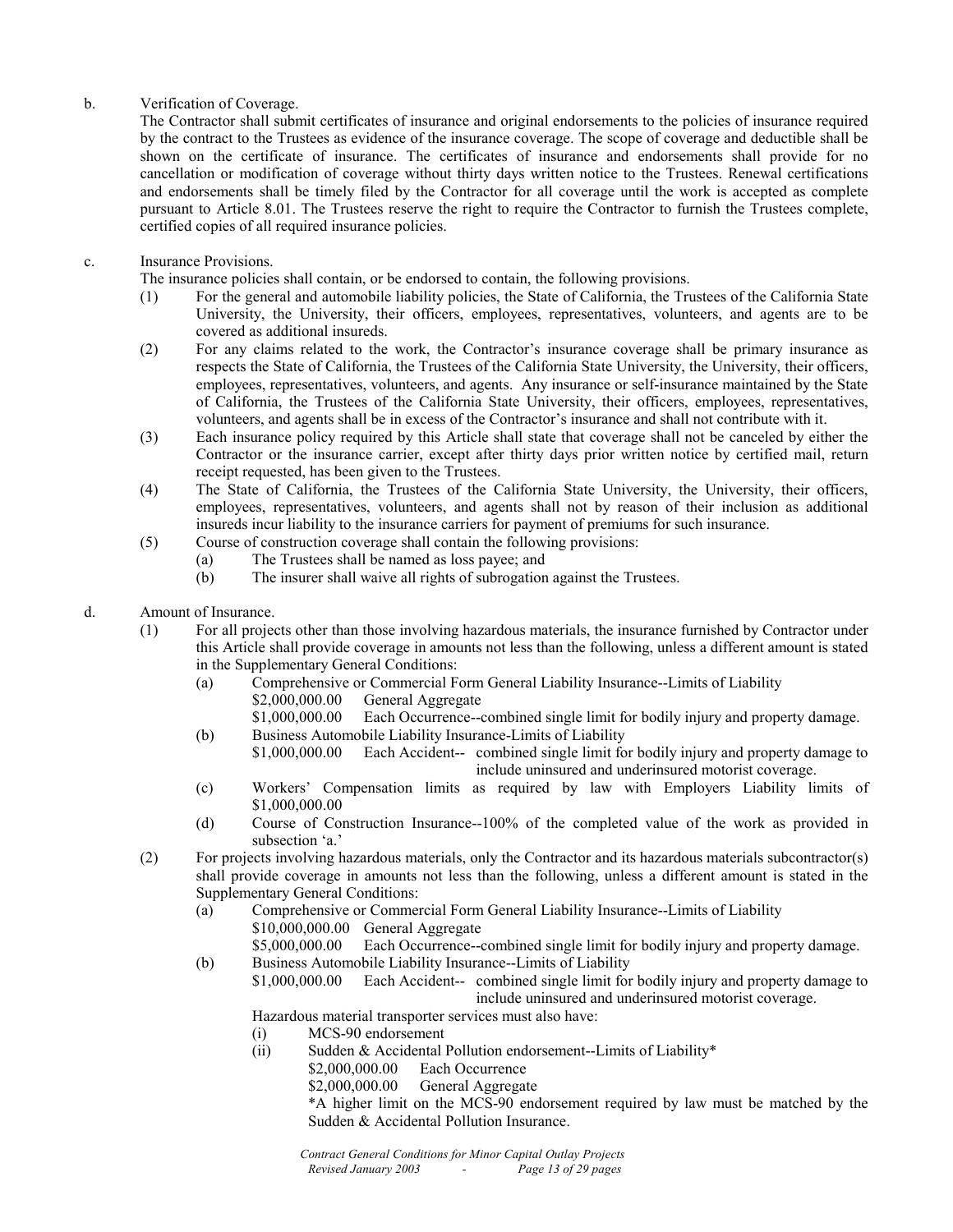- (c) Workers' Compensation limits as required by law with Employers Liability limits of \$1,000,000.00.
- (d) Course of Construction Insurance--100% of the completed value of the work as provided in subsection a.
- (e) Environmental Impairment (pollution) Liability Insurance-Limits of Liability \$10,000,000.00 General Aggregate

\$5,000,000.00 Each Occurrence-- combined single limit for bodily injury and property damage, including clean up costs.

e. Acceptability of Insurers.

 Insurers shall be licensed by the State of California to transact insurance and shall hold a current A.M. Best's rating of A-VII, or shall be a carrier otherwise acceptable to the University.

# f. Subcontractor's Insurance.

Contractor shall ensure that its subcontractors are covered by insurance of the types and the amounts required by this Article. Contractor shall not allow any subcontractor to commence work on its subcontract until the insurance has been obtained. Only the Contractor and its hazardous materials subcontractor(s) shall have the coverage for projects involving hazardous materials as required in Article 4.06-d (2).

# g. Miscellaneous.

- (1) Any deductible under any policy of insurance required in this Article shall be Contractor's liability.
- (2) Acceptance of certificates of insurance by the Trustees shall not limit the Contractor's liability under the contract.
- (3) In the event the Contractor does not comply with these insurance requirements, the Trustees may, at its option, provide insurance coverage to protect the Trustees. The cost of the insurance shall be paid by the Contractor and, if prompt payment is not received, may be deducted from contract sums otherwise due the Contractor.
- (4) If the Trustees are damaged by the failure of Contractor to provide or maintain the required insurance, the Contractor shall pay the Trustees for all such damages.
- (5) The Contractor's obligations to obtain and maintain all required insurance are nondelegable duties under this contract.

# **4.07 Indemnification**

- a. The Contractor shall hold harmless, defend, and indemnify the State of California, the Trustees of the California State University, the University, and the officers, employees, representatives and agents of each of them, from and against all claims, damages and losses arising out of, resulting from, or relating to (1) the failure of the Contractor to perform its obligations under the contract or the performance of its obligation in a willful or negligent manner; (2) the inaccuracy of any representation or warranty by the Contractor given in accordance with or contained in the contract documents; and (3) any claim of damage or loss by any subcontractor, or supplier, or laborer against the Trustees arising out of any alleged act or omission of the Contractor or any other subcontractor, or anyone directly or indirectly employed by the Contractor or any subcontractor.
- b. The Contractor shall hold harmless, defend, and indemnify the State of California, the Trustees of the California State University, the University, and its officers, employees, representatives and agents from and against all claims, damages and losses arising out of, resulting from, or relating to the negligent acts or omissions or willful misconduct of the Contractor, a subcontractor, or anyone directly or indirectly employed by either of them, or anyone for whose acts either of them may be liable. Such obligation shall not be construed to negate, abridge, or reduce other rights or obligations of indemnity which would otherwise exist as to a party or person described in Article 4.07-c. Such obligation shall, however, apply in proportion to and to the extent that any such losses result from the negligent acts or omissions by an employee of the Contractor, a subcontractor, or a person indirectly employed by the Contractor or a subcontractor, or anyone for whose acts either may be liable.
- c. In claims against any person or entity indemnified under this Article made by an employee of the Contractor or a subcontractor, or indirectly employed by either of them, or anyone for whose acts either may be liable, the indemnification obligation under this Article shall not be limited by a limitation on amount or type of damages, compensation, or benefits payable by or for the Contractor or a subcontractor under workers compensation laws, disability benefit laws, or other laws providing employee benefits.
- d. The indemnification obligations under this Article shall not be limited by any assertion or finding that the person or entity indemnified is liable by reason of a non-delegable duty.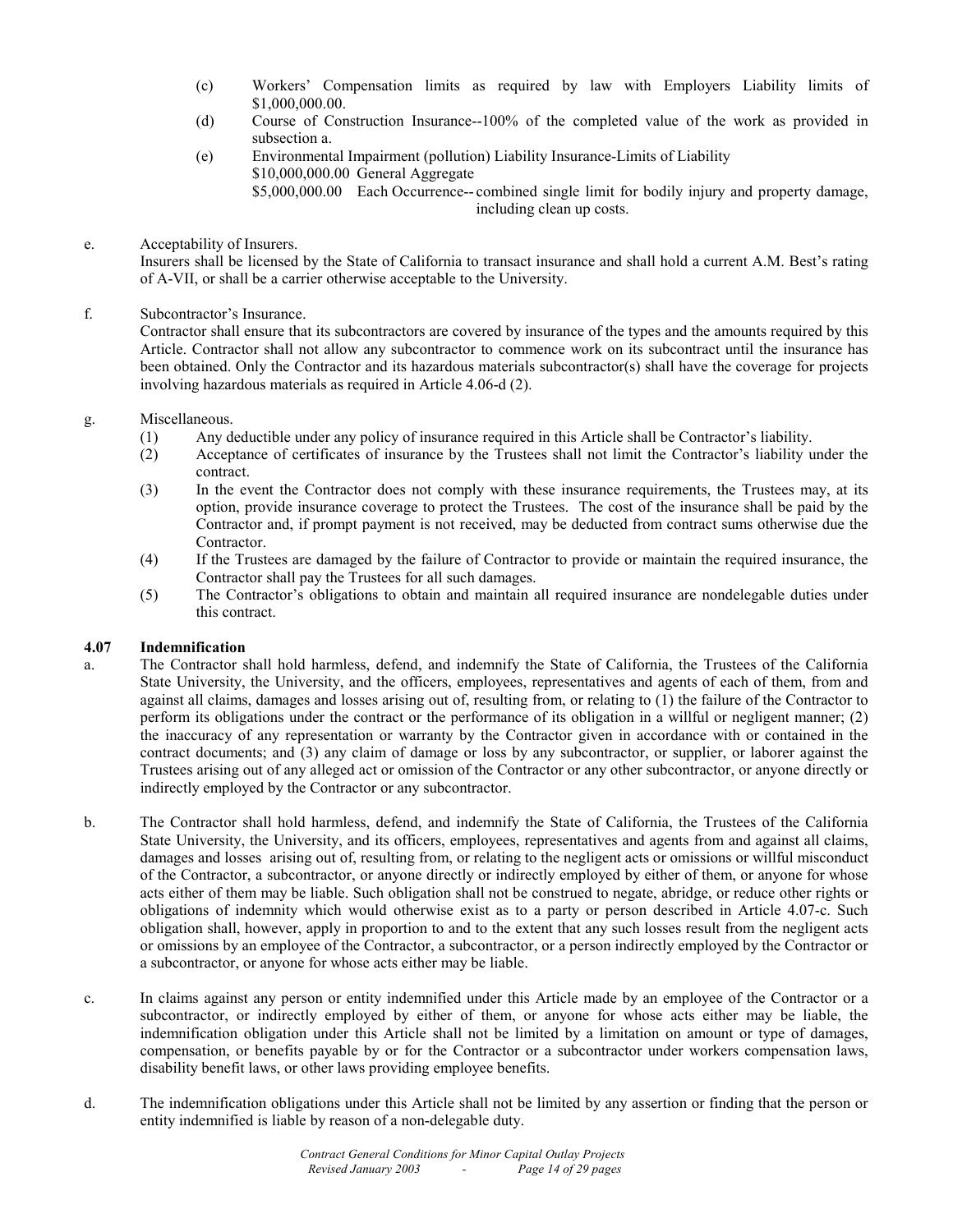- e. The Contractor shall hold harmless, defend, and indemnify the State of California, the Trustees of the California State University, the University, and its officers, employees, representatives and agents from and against all claims, damages and losses resulting from any claim of damage made by any separate contractor of the Trustees against the Trustees arising out of any alleged acts or omissions of the Contractor, a subcontractor, anyone directly or indirectly employed by either the Contractor or subcontractor, or anyone for whose acts either the Contractor or subcontractor may be liable.
- f. The Contractor shall hold harmless, defend, and indemnify the separate contractors of the State of California, the Trustees of the California State University, the University, and its officers, employees, representatives and agents from and against all claims, damages and losses arising out of the negligent acts or omissions or willful misconduct of the Contractor, a subcontractor, anyone directly or indirectly employed by the Contractor or subcontractor, or anyone for whose acts the Contractor or subcontractor may be liable. The Trustees shall cause a reciprocal indemnification provision in favor of the Contractor to be included in its contracts with separate contractors of the Trustees. Liability for any negligent act or omission or willful misconduct shall be apportioned pursuant to the applicable law of the State of California.

#### **4.08 Contractor's Responsibility for the Work**

#### a. Generally

 The Contractor shall be responsible for all work performed under this contract, and no subcontractor will be recognized as such. For purposes of assessing responsibility to the Contractor, all persons engaged in the work shall be considered employees of the Contractor. The Contractor shall give its personal attention to the fulfillment of the contract and keep all phases of the work under its control.

 The University will not arbitrate disputes among subcontractors nor between the Contractor and one or more subcontractors concerning responsibility for performing any part of the project.

#### b. Ouality Control

 The Contractor shall be fully responsible for the quality of materials and workers' skill in the project. The Contractor shall not rely upon the inspection and testing provided by the University other than those special inspections and tests performed by the University's selected laboratories for which there are written reports.

#### c. Burden for Damage

 From the issuance of the official notice to proceed until the formal acceptance of the project by the University, the Contractor shall have the charge and care of and shall bear the risk of damage to the project and materials and equipment for the project.

 The Contractor, at its own expense, shall promptly rebuild, repair, restore, and make good all such damage to any portion or to all of the project and materials therefor before the acceptance of the project by the University except for such damage as is proximately caused by acts of the federal government or public enemy. In case of suspension of work from any cause whatever, the Contractor shall be responsible for all materials, and shall properly store them, if necessary, and shall provide suitable drainage and erect temporary structures where necessary.

 If the Contractor damages any property belonging to the University, the University may, in addition to other remedies available to the University, retain from the money due to the Contractor an amount sufficient to ensure repair of the damage or an amount to contribute toward repair of the damage.

 Neither the State of California, the Trustees of the California State University, the University, nor the officers, employees, representatives, or agents of each of them shall be responsible for any damage to the project and materials and equipment for the project.

#### d. Protection of Adjoining Facilities

 The Contractor shall protect adjoining property and nearby buildings, roads, and other facilities and improvements from dust, dirt, debris and other nuisances arising out of Contractor's operations or storing practices. Dust shall be controlled by sprinkling or other effective methods acceptable to University. An erosion and sedimentation control program shall be initiated, which includes measures addressing erosion caused by wind and water and sediment in runoff from site. A regular watering program shall be initiated to adequately control the amount of fugitive dust in accordance with applicable Air Quality Management District (AQMD) rules (see also Article 4.03-a).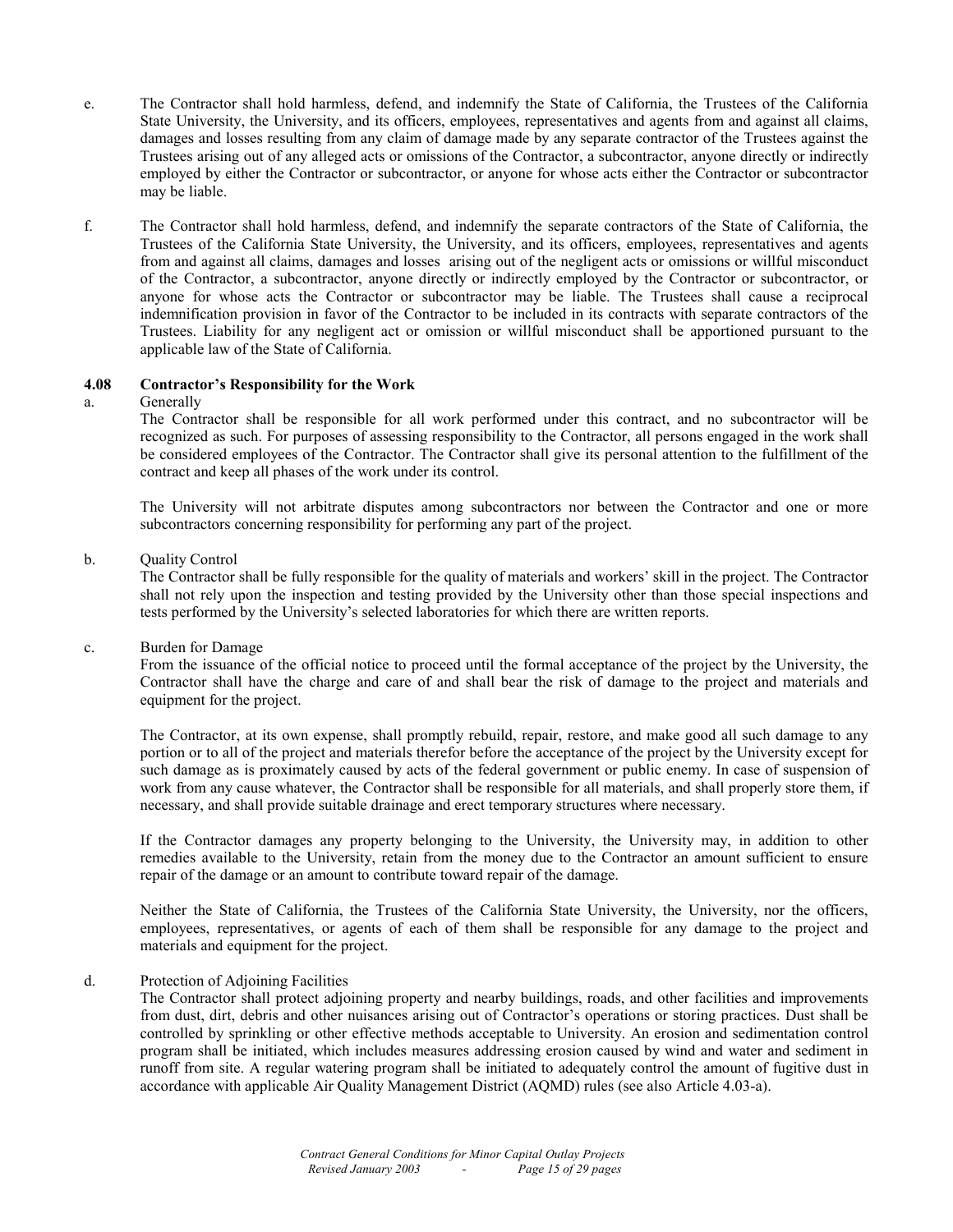#### e. Safety

 The Contractor shall exercise precaution at all times for the protection of persons and their property. The Contractor shall install adequate safety guards and protective devices for all equipment and machinery, whether used in the work or permanently installed as part of the project. The Contractor shall also provide and adequately maintain all proper temporary walks, roads, guards, railings, lights, and warning signs. The Contractor shall comply with all applicable laws relating to safety precautions, including the safety regulations of the California Division of Industrial Safety. Unless the Contractor designates other employees, its superintendent shall have the duty of prevention of accidents. The Contractor shall institute a safety program that includes all trades on the site.

Renovation, expansion, or remodel work of any existing building may expose workers to lead-containing materials such as paint, flashings, and pipe joints. The Contractor shall comply with all applicable laws addressing such exposure, including the Cal/OSHA Lead in Construction Standards (Title 8, California Code of Regulations, Section 1532.1).

 The University may bring to the attention of the Contractor a possible hazardous situation in the field regarding the safety of personnel on the site. The Contractor shall be responsible for verifying that all local, state, and federal workplace safety guidelines are being observed. In no case shall this right to notify the Contractor absolve the Contractor of its responsibility for monitoring safety conditions. Such notification shall not imply that anyone other than the Contractor has assumed any responsibility for field safety operations.

 Explosives shall not be used without first obtaining written permission from the University and then shall be used only with the utmost care and within the limitations set in the written permission and in accordance with prudence and safety standards required by law. Storage of explosives on the project site or University is prohibited. Powder activated tools are not explosive for purposes of this Article; however, such tools shall only be used in conformance with State safety regulations.

 In the event of an accident, the Contractor shall make available to the University copies of its accident report to its insurance carrier. The Contractor shall determine the cause of the accident and immediately correct any equipment, procedure, or condition contributing to the accident.

- f. Utilities
	- (1) If the Contractor discovers utility facilities not identified in the contract documents, the Contractor shall immediately notify the University and the utility involved, in writing, of such discovery. When the Contractor is required by the plans and specifications to locate, remove or relocate utility facilities not identified in the contract documents with reasonable accuracy, it shall be compensated for any reasonable actual added cost incurred. The Contractor shall also be compensated for the cost of repairing any damage resulting from the discovery of such unidentified utility facility when such damage does not result from the failure of the Contractor to exercise reasonable care. All such compensation to the Contractor shall be based on an actual cost plus Contractor and subcontractor mark-up, as identified in Article 6.01-c (4), (5) and (6), except that both the Contractor and subcontractor mark-up shall be reduced by six (6) percent each, where the damage results from the failure of the Contractor or subcontractor to exercise reasonable care. The University or the public utility, where it is the owner of the utility facilities, shall have the sole discretion to perform repairs or relocation work, or permit the Contractor to do such repairs or relocation work at a reasonable price, where such work is required to facilitate the project. The Contractor shall not be assessed liquidated damages for delay in the completion of the project which is caused by failure of the University or the owner of the utility to provide for removal or relocation of such unidentified utility facilities.
	- (2) With the exception of the identification of main or trunk line utility facilities in the contract documents, the foregoing provisions of subdivision (1) shall not apply to, and University shall have no obligation to indicate, the presence of existing service laterals or appurtenances whenever the presence of such utilities on the site of the project can be inferred from the presence of other visible facilities, such as buildings, meter and junction boxes, on or adjacent to the site of the construction.
	- (3) Except as expressly provided in subdivisions (1) and (2) above, the Contractor shall be responsible at its own cost for all work, expense, or special precautions caused by the existence or proximity of utilities encountered at the site or in the performance of the project work including, without limitation, repair of any damage that may result including any damage resulting from hand or exploratory excavation. The Contractor is cautioned that the utilities encountered at the site may include communication cables or electrical cables conducting high voltage. When excavating in the vicinity of the ducts enclosing such cables, special precautions are to be observed by the Contractor at his own cost and shall include the following: all cables and their enclosure ducts shall be exposed by careful hand excavation so as not to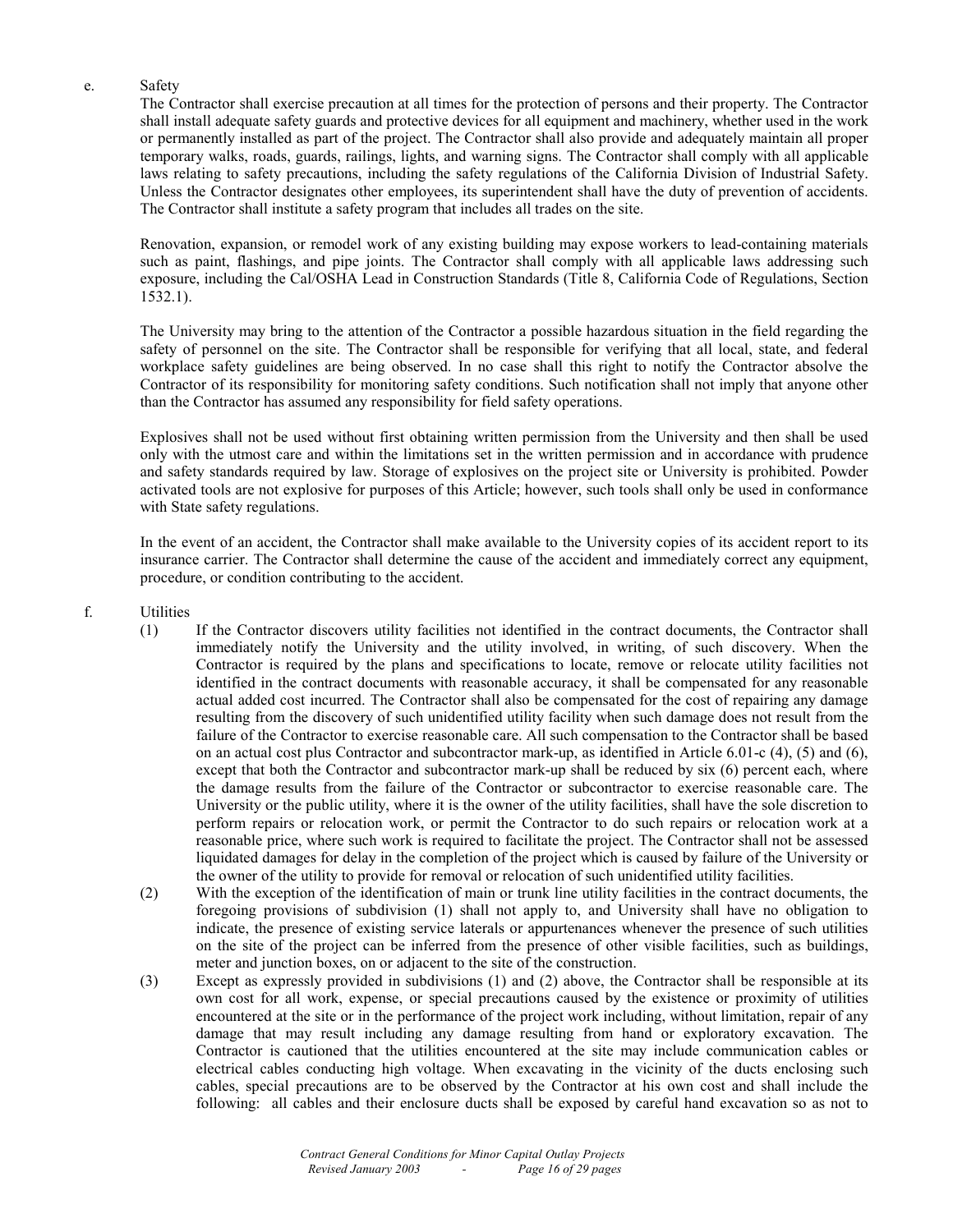damage the ducts or cables nor cause injury to persons, and appropriate warning signs, barricades, and safety devices shall be erected.

- (4) The Contractor shall provide as-built drawings of all utilities encountered and constructed to the University, indicating the size, horizontal location, and vertical location based on the project benchmark or a stable datum.
- g. Hazardous Materials
	- (1) Asbestos

The Contractor is prohibited from installing any asbestos-containing materials or products in any work to be performed under this contract. The Contractor shall be responsible for removal and replacement costs should it be determined this provision has been violated; this responsibility shall not be limited in duration by project completion, the warranty period, or other provisions of this contract.

(2) Lead

The Contractor is prohibited from installing any lead-containing materials or products, including paint, in any work to be performed under this contract without the written consent of the campus Executive Dean and campus Director of Environmental Health and Safety. The Contractor shall be responsible for removal and replacement costs should it be determined this provision has been violated; this responsibility shall not be limited in duration by project completion, the warranty period, or other provisions of this contract.

# **4.09 Payments by Contractor**

In accordance with Section 7108.5 of the Business and Professions Code, the Contractor agrees to promptly pay all subcontractors within ten (10) days of receipt of each progress payment, unless otherwise agreed in writing by the parties, the respective amounts allowed Contractor on account of the work performed by its subcontractors, to the extent of each such subcontractor's interest therein.

The Contractor shall pay and shall require its subcontractors to pay each employee engaged in work on the project under this contract in full (less deductions made mandatory by law) not less often than once each week.

# **4.10 Responsibility to Secure and Pay for Permits, Licenses, Utility Connections, Etc.**

The Contractor shall secure all permits and licenses required for any operations required under this contract and shall pay all costs relating thereto as well as all other fees and charges that are required by the United States, the State, the county, the city, a public utility, telephone company, special district, or quasi-governmental entity. It is the responsibility of the Contractor to ascertain the necessity of such permits and licenses in preparing its bid and include in its bid the cost thereof as well as adjustments for any delays that may be caused by securing permits and licenses.

# **4.11 Patented or Copyrighted Materials**

The Contractor shall assume all costs arising from the use of patented or copyrighted materials, equipment, devices, or processes used on or incorporated in the project and agrees to save harmless, defend, and indemnify the State, the Trustees of the California State University, Trustees' Consultants, the University, and the officers, agents and employees of each of them from all suits, actions, or claims for, or on account of, the use of any patented or copyrighted materials, equipment, devices, or processes.

# **4.12 Property Rights in Materials and Equipment**

Nothing in the contract shall be construed as vesting in the Contractor any property right in the materials or equipment after they have been attached to or permanently placed in or upon the work or the soil or after payment has been made for fifty percent or more of the value of the materials or equipment delivered to the site of the work whether or not they have been so attached or placed. All such materials or equipment shall become the property of University upon being so attached or placed or upon payment of fifty percent or more of the value of the materials or equipment delivered on the site but not yet installed and the Contractor warrants that all such property shall pass to University free and clear of all liens, claims, security interests, or encumbrances.

# **4.13 Taxes**

The Contractor shall pay all taxes imposed by law which are levied or become payable as a result of the Contractor's performance under this contract.

# **4.14 Contract Time**

a. Time of the Essence

All time limits specified in this contract are of the essence of the contract.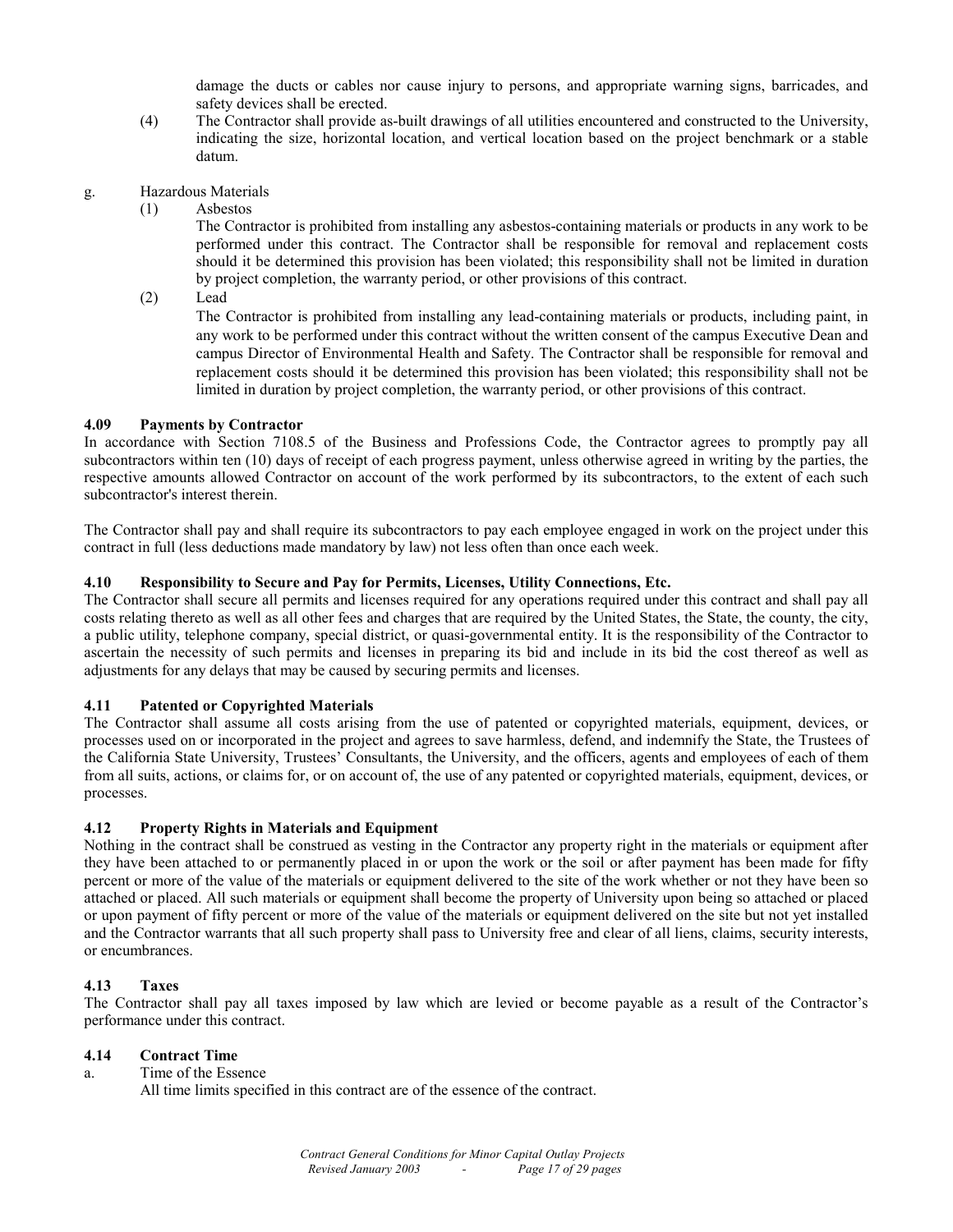#### b. Starting and Completion Date

 The University shall designate in the Notice to Proceed the starting date of the contract on which the Contractor shall immediately begin and thereafter diligently prosecute the work to completion. The Contractor agrees to complete the work on the date specified for completion of the Contractor's performance in the contract unless such time is adjusted, in writing, by change order by the University. The Contractor may complete the work before the completion date if it will not interfere with the Trustees or their other contractors engaged in related or adjacent work. The work shall be regarded as completed as noted on the University's Notice of Completion. This date shall be used as the date the guarantee period begins as defined in Article 8.05.

#### c. Adjustment of Contract Time Due to Acts of God, etc.

 The Contractor shall not be assessed with liquidated damages, nor the cost of engineering and inspection during any delay in the completion of the project caused by acts of God, the public enemy, fire, flood, epidemic, quarantine restriction, strike, freight embargo, discovery of archaeological or paleontological artifacts, and unusual action of the elements; provided that the Contractor shall notify the University in writing of the causes of delay within seven days from the beginning of any such delay. The University shall determine the facts with regard to the delay and the reasonable period of time by which the date of completion should be extended by reason thereof, if any. The University's findings thereon shall be final and conclusive.

There shall be no compensation to the Contractor for costs associated with this kind of delay.

 The term "unusual action of the elements" is limited to extraordinary, adverse weather conditions and conditions that immediately result therefrom which cause a cessation in the progress of the work which will delay the time for completion of the contract.

 The Contractor shall have no right to an adjustment in the time of completion due to weather conditions or industrial conditions which are normal for the locality of the site. The time period for completion of the contract has been calculated with consideration given to the average climatic range and usual industrial conditions prevailing in the locality of the site.

#### d. Adjustment of Contract Time Due to Acts of the University

 If the Contractor is delayed in completing the contract by reason of any act of the University not provided by the contract, or by reason of changes made pursuant to Article 6.01 without agreement being reached as to any time adjustments, the time for completion of the contract may be extended for a period commensurate with the delay. The Contractor shall notify the University in writing of the causes of the delay within seven days from the beginning of the delay. The causes of delay shall be subject to the same determinations as stated in Article 4.14-c above.

# e. Contractor to Fully Prosecute Work

 No extension of time will be granted for any of the causes for which extensions are granted unless the Contractor demonstrates to the satisfaction of the University that the Contractor has made every reasonable effort to complete all work under the contract not later than the date prescribed, or as soon as possible thereafter, notwithstanding delay in the work due to any such cause.

#### f. University's Adjustment of Contract Time

 Even though the Contractor has no right to an extension of time for completion, the University may extend the time at the request of the Contractor if they determine it to be in the best interest of the State. If the time is extended, the University may, in lieu of assessing liquidated damages, charge the Contractor, its successors, heirs, assigns, or sureties, and deduct from the final payment for the work all or any part, as they may deem proper, of the value of the lost use of the completed project, and of the actual cost to the University of engineering, inspection, superintendence, and other overhead expenses which are directly chargeable to the contract, and which accrue during the period of such extension.

# g. Adjustment of Contract Time Due to Reasons Beyond University's Control

 Should the University be prevented or enjoined from proceeding with work either before or after the start of construction by reason of any litigation or other reason beyond their control, the Contractor shall not be entitled to make or assert any claim for damage by reason for said delay; but time for completion of the work will be extended to such reasonable time as the University may determine will compensate the Contractor for time lost by such delay. Any such determinations will be set forth in writing.

h. Liquidated Damages - Attention is directed to Article 7.02.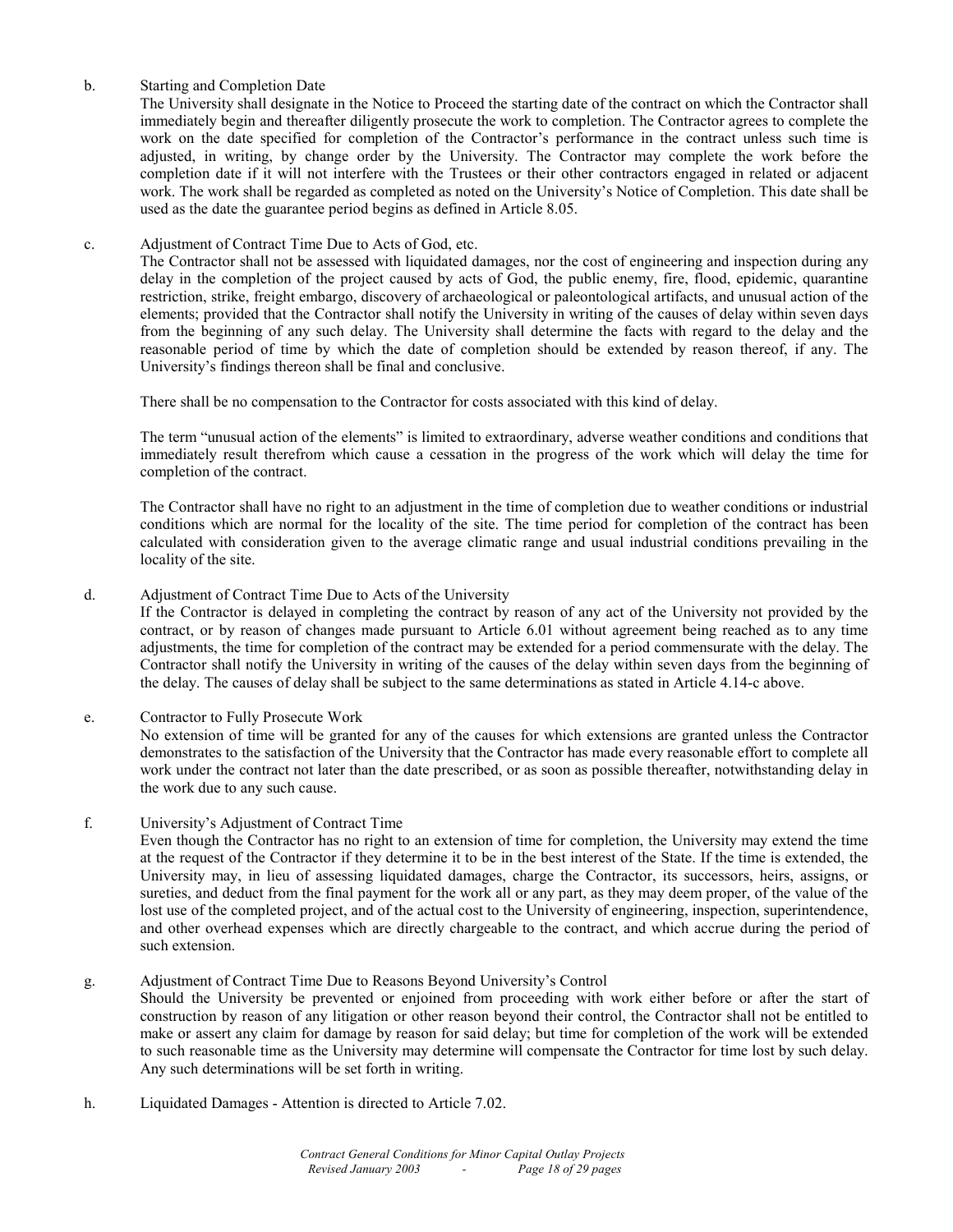## **4.15 Progress Schedule**

- a. The Contractor shall prepare and submit to the Construction Administrator the Contractor's Initial Construction Schedule within fifteen (15) calendar days after starting date on the Notice to Proceed. The Contractor's Initial Construction Schedule shall be a Detailed Bar Chart.
- b. The Contractor's Initial Construction Schedule shall show the sequence, duration in calendar days, and interdependence of activities required for the complete performance of all work. The Contractor's Initial Construction Schedule shall begin with the date of issuance of the Notice to Proceed and conclude with the date of final completion.

#### **4.16 Labor Force and Superintendent**

At all times the Contractor shall provide sufficient labor to properly prosecute the work and to ensure completion of each part in accordance with the schedule and within the contract time (Public Contract Code Section 10843). He shall make certain that competent workers are employed who are skilled in the type of work required and that workmanship is of the best, regardless of the quality of material. If, in the judgment of the Trustees, any person is incompetent or disorderly, the Contractor shall promptly remove such person from the project and shall not re-employ such person thereon.

The Contractor shall retain a competent, full-time, on-site superintendent to represent the Contractor and to direct the project at all times while any work under this contract is being performed. The Superintendent shall prepare a daily report that includes worker count, work in progress, etc. Such report shall be provided to the Trustees upon request.

The Contractor shall make certain that all subcontractors employed are properly licensed and are in good standing with the State Department of Industrial Relations.

#### **4.17 Limitation of Construction Operations**

The Contractor shall limit the area and nature of the construction operations to that which is authorized in the plans or specifications or approved by the Trustees.

#### **4.18 Coordination With Other Work**

The Trustees reserve the right to do other work in connection with the project or adjacent thereto by contract or otherwise, and the Contractor shall at all times conduct the work so as to impose no hardship on the Trustees or others engaged in the Trustees' work nor to cause any unreasonable delay or hindrance thereto. Where two or more contractors are employed on related or adjacent work, each shall conduct their operation in such a manner as not to cause delay or additional expense to the other.

The Contractor shall be responsible to others engaged in the related or adjacent work for all damage to work, to persons and to property, and for loss caused by failure to complete the work within the specified time for completion. The Contractor shall coordinate its work with the work of others so that no discrepancies shall result in the project.

#### **4.19 Drawings Reflecting Actual Construction**

During the course of construction, the Contractor shall maintain drawings kept up each day to show the project as it is actually constructed. Every sheet of the plans and specifications that differs from the actual construction shall be marked and sheets so changed shall be noted on the title sheets of the plans and specifications. All change orders shall be shown by reference to sketch drawings, and any supplementary drawings or change order drawings shall be included. The altered contract drawings shall be sufficiently detailed so that future work on the project or in adjacent areas may be conducted with a minimum of difficulty. Prior to the completion of the project, and prior to release of the final retention payments, the "as-built" drawings and specifications shall be transmitted to the Construction Administrator.

#### **4.20 Access for Inspection**

The Contractor shall at all times permit the Trustees to visit and inspect the work and shall maintain proper facilities and provide safe access for such inspection. Work requiring testing, inspection or verification shall not be covered up without such test, inspection, or approval.

# **4.21 Cleanup of Project and Site**

The Contractor shall clean up its work at frequent intervals and shall clean up its work at other times when directed by the Architect or the Trustees. At all times while finish work is underway, floors shall be kept broom clean. Upon completion of the work, the Contractor shall promptly remove from the premises construction equipment and any waste materials not previously disposed of, leaving the premises thoroughly clean and ready for occupancy.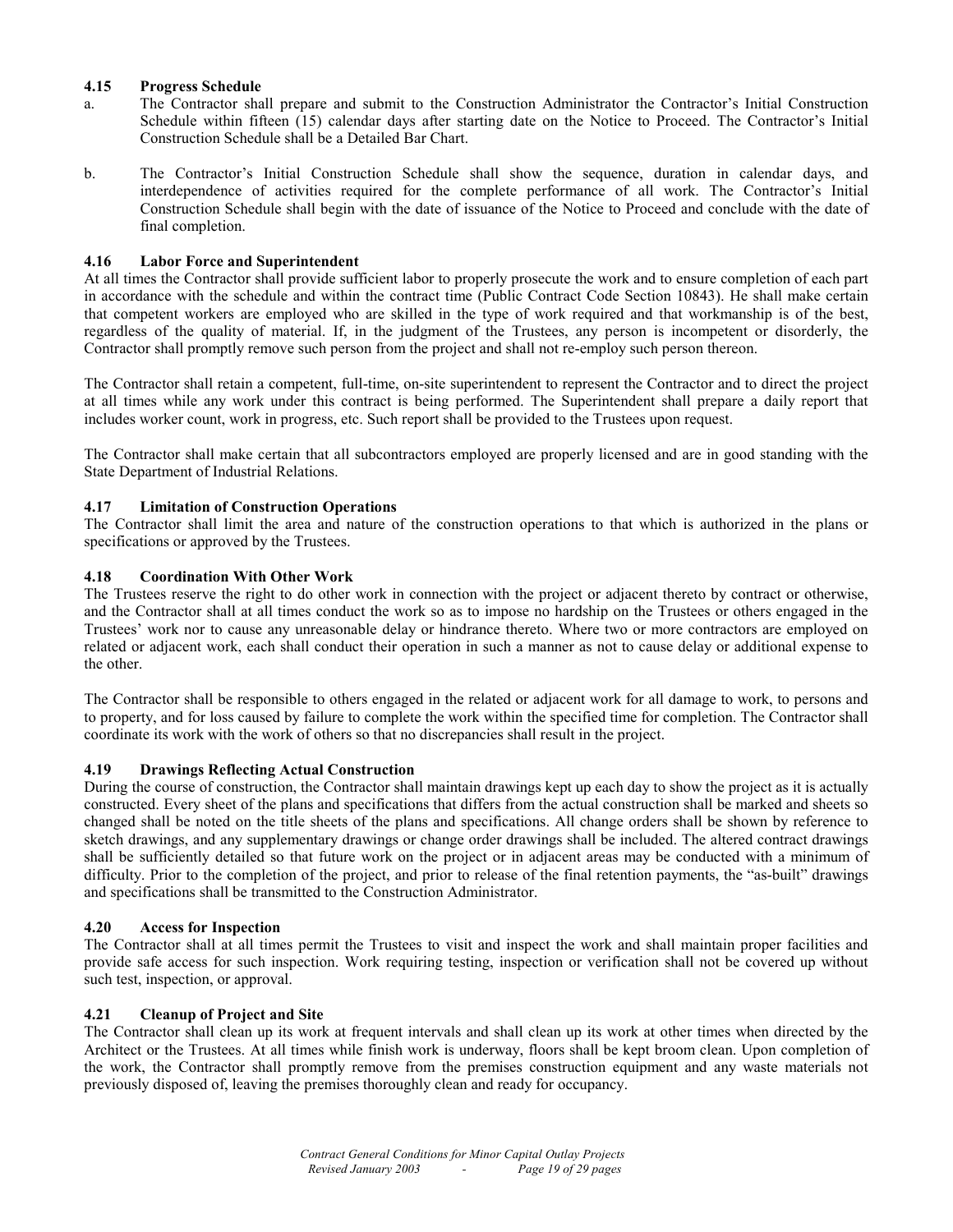When two or more contractors are engaged in work at or near the site, each shall be responsible for cleanup and removal of its own rubbish, equipment, and any waste materials not previously disposed.

In the event the Contractor does not maintain the project or the site clear of debris and rubbish in a manner acceptable to the Architect, the Trustees may, at their option, cause the project or site to be properly cleaned and may withhold the expense incurred therefor from payments due the Contractor.

# **5.00 INTERPRETATION OF AND ADHERENCE TO CONTRACT REQUIREMENTS**

#### **5.01 Interpretation of Contract Requirements**

#### a. Correlation

 Contract documents shall be interpreted as being complementary, requiring a complete project. Any requirement occurring in any one of the contract documents is as binding as though occurring in all contract documents. Generally, the specifications address quality, types of materials and contract conditions while the drawings show placement, sizes, and fabrication details of materials.

- b. In the event of conflict in the contract documents, the priorities stated below shall govern:
	- (1) Addenda shall govern over all other contract documents and subsequent addenda shall govern over prior addenda only to the extent modified.
	- (2) In case of conflict between plans and specifications, the specifications shall govern.
	- (3) Conflicts within the plans:
		- (a) Schedules, when identified as such, shall govern over all other portions of the plans.
		- (b) Specific notes shall govern over all other notes and all other portions of the plans except the schedules described in Article 5.01-b(3)(a), above.
		- (c) Larger scale drawings shall govern over smaller scale drawings.
		- (d) Figured or numerical dimensions shall govern over dimensions obtained by scaling.
	- (4) Conflicts within the specifications: "Contract General Conditions" shall govern over all sections of the specifications except for specific modifications thereto that may be stated in Supplementary General Conditions or addenda. No other section of the specifications shall modify the Contract General Conditions.
	- (5) In the event provisions of codes, safety orders contract documents, referenced manufacturers specifications or industry standards are in conflict, the more restrictive or higher quality shall govern.
- c. In the event of omissions in the contract documents, the following shall apply:
	- (1) If the contract documents are not complete as to any minor detail of a required construction system or with regard to the manner of combining or installing of parts, materials, or equipment, but there exists an accepted trade standard for good and skillful construction, such detail shall be deemed to be an implied requirement of the contract documents in accordance with such standard. "Minor Detail" shall include the concept of substantially identical components, where the price of each such component is small even though the aggregate cost or importance is substantial, and shall include a single component that is incidental, even though its cost or importance may be substantial.
	- (2) The quality and quantity of the parts or material so supplied shall conform to trade standards and be compatible with the type, composition, strength, size, and profile of the parts of materials otherwise set forth in the contract documents.

#### **5.02 Issuance of Interpretations, Clarifications, Additional Instructions**

Should the Contractor discover any conflicts, omissions, or errors in the contract or have any question concerning interpretation or clarification of the contract, the Contractor shall request in writing interpretation, clarification, or additional detailed instructions, before proceeding with the work affected. The University, shall, within a reasonable time, issue in writing the interpretation, clarification, or additional detailed instructions requested.

Should the Contractor proceed with the work affected before receipt of the interpretation, clarification, or instructions from the University, the Contractor shall replace or adjust any work not in conformance therewith and shall be responsible for any resultant damage or added cost.

Should any interpretation, clarification, or additional detailed instructions, in the opinion of the Contractor, constitute work beyond the scope of the contract, the Contractor must submit written notice thereof to the University within seven calendar days following receipt of such interpretation, clarification, or additional detailed instructions and in any event prior to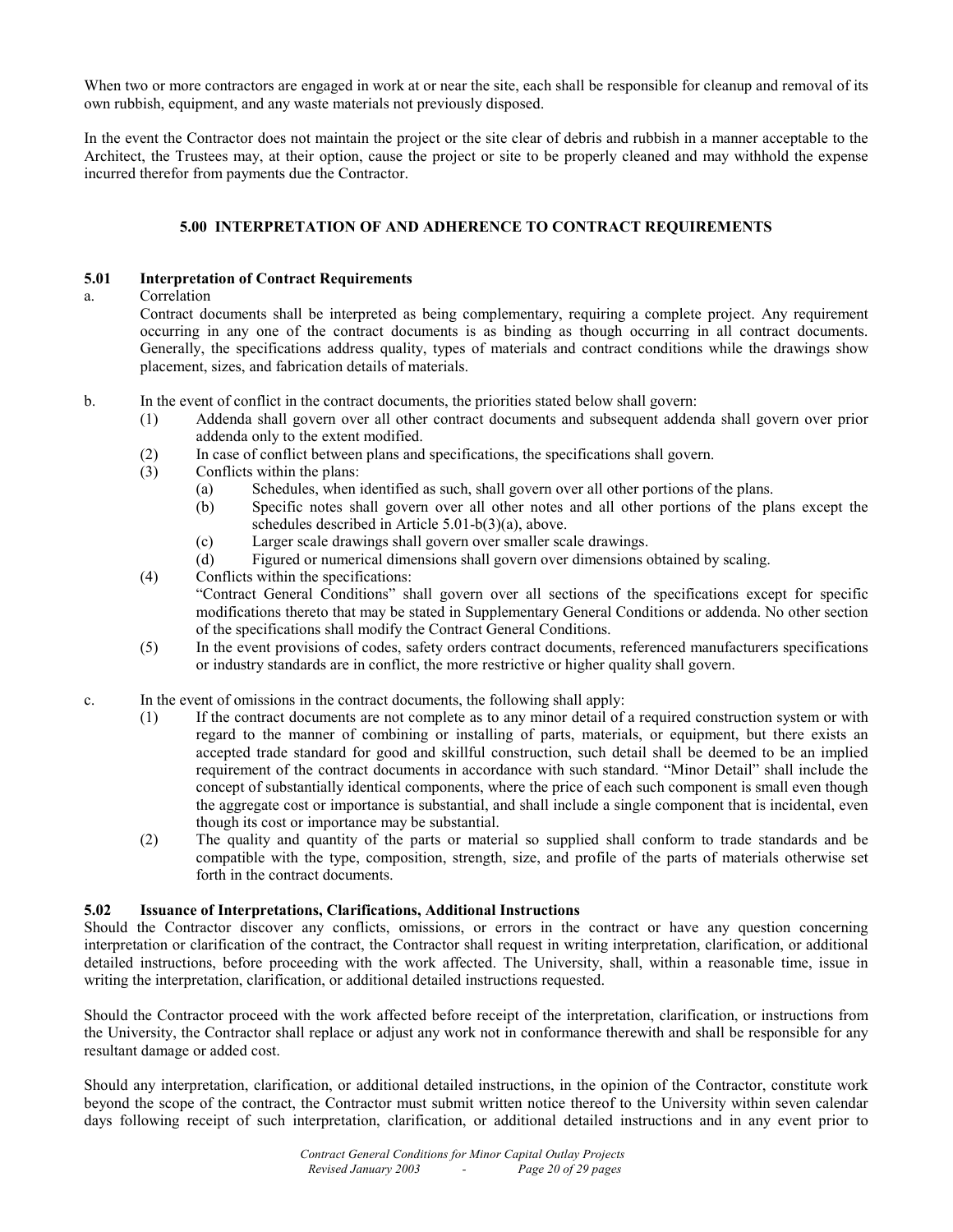commencement of work thereon. The Contractor shall submit an explanation of how the interpretation, clarification, or additional detailed instruction constitutes work beyond the scope of the contract, along with a detailed cost breakdown and an explanation of any delay impacts.

If, in the judgment of the University, the notice is justified, the interpretation, clarification or additional detailed instructions shall either be revised or the extra work authorized by contract change order or by field instruction with a change order to follow. If the University decides that the claim is not justified, the University shall give the Contractor a written order that the claim is not justified and direct the Contractor to perform such work.

The Contractor must proceed with the work upon receipt from the University of a written order to do so, in accordance with the University's interpretation of the contract requirements, but within seven days of receipt of the written order, the Contractor must notify the University by letter, that it protests the decision. The Contractor shall have the right to have this claim later determined by a Claims Review Board pursuant to this contract (see Article 7.01). When performing disputed work, the Contractor shall prepare time and materials records for each day, and the Construction Inspector shall verify these records at the conclusion of each day. The Contractor shall have no claim for additional compensation because of such interpretation, clarification, or additional detailed instruction, unless he gives written notice to the University within seven calendar days as specified above.

#### **5.03 Product and Reference Standards**

a. Product Designation

 When descriptive catalog designations, including the manufacturer's name, product brand name, or model number are referred to in the contract, such designations shall be considered as being those found in industry publications of current issue at the date specified in the Notice to Contractors.

b. Reference Standards

 When standards of the federal government, trade societies, or trade associations are referred to in the contract by specific date of issue, these shall be considered a part of this contract. When such references do not bear a date of issue, the current and most recently published edition at the date specified in the Notice to Contractors shall be considered a part of this contract.

#### **5.04 Shop Drawings, Samples, Alternatives or Equals, Substitutions**

a. Submittal Procedure

 The Contractor shall review and approve all shop drawings. "Shop drawings" include drawings, diagrams, illustrations, schedules, performance charts, brochures and catalogs and other data prepared by the Contractor or any subcontractor, manufacturer, supplier or distributor, and which illustrate some portion of the work. The Contractor shall promptly review and mark the shop drawing approved and submit to the University, so as to cause no delay in the work, together with samples as required by the contract and shall also submit any offers of alternatives or substitutions. At least six copies of shop drawings shall be submitted. All such submittals shall be sent to the party given in the instructions to the Contractor at the job start meeting. A letter shall accompany the submitted items which shall contain a list of all matters submitted and shall identify all deviations in the shop drawings and samples from the requirements of the contract. Failure by the Contractor to identify all deviations may render any action taken on the materials submitted to be void. Whether to void such action shall be in the discretion of the University. By submitting the approved shop drawings and samples, the Contractor represents that the data contained therein have been verified with conditions as they actually exist and that the shop drawings and samples have been checked and coordinated with the contract.

b. Samples

 Samples are physical examples furnished by the Contractor to illustrate materials, equipment, color, texture, or workership, and to establish standards by which the work will be judged.

c. Alternatives or Equals

 For convenience in designation on the plans or in the specifications, certain materials or equipment may be designated by a brand or trade name or the name of the manufacturer together with catalog designation or other identifying information, hereinafter referred to generically as "designated by brand name." Alternative material or equipment which is of equal quality and of the required characteristics for the purpose intended may be proposed for use provided the bidder complies with the following requirements:

(1) The bidder shall submit its proposal to the University for an alternative as an "equal" in writing no later than 35 days after the award of the contract, unless otherwise specified in the Supplementary General Conditions (Public Contract Code Section 3400). In exceptional cases the University may give written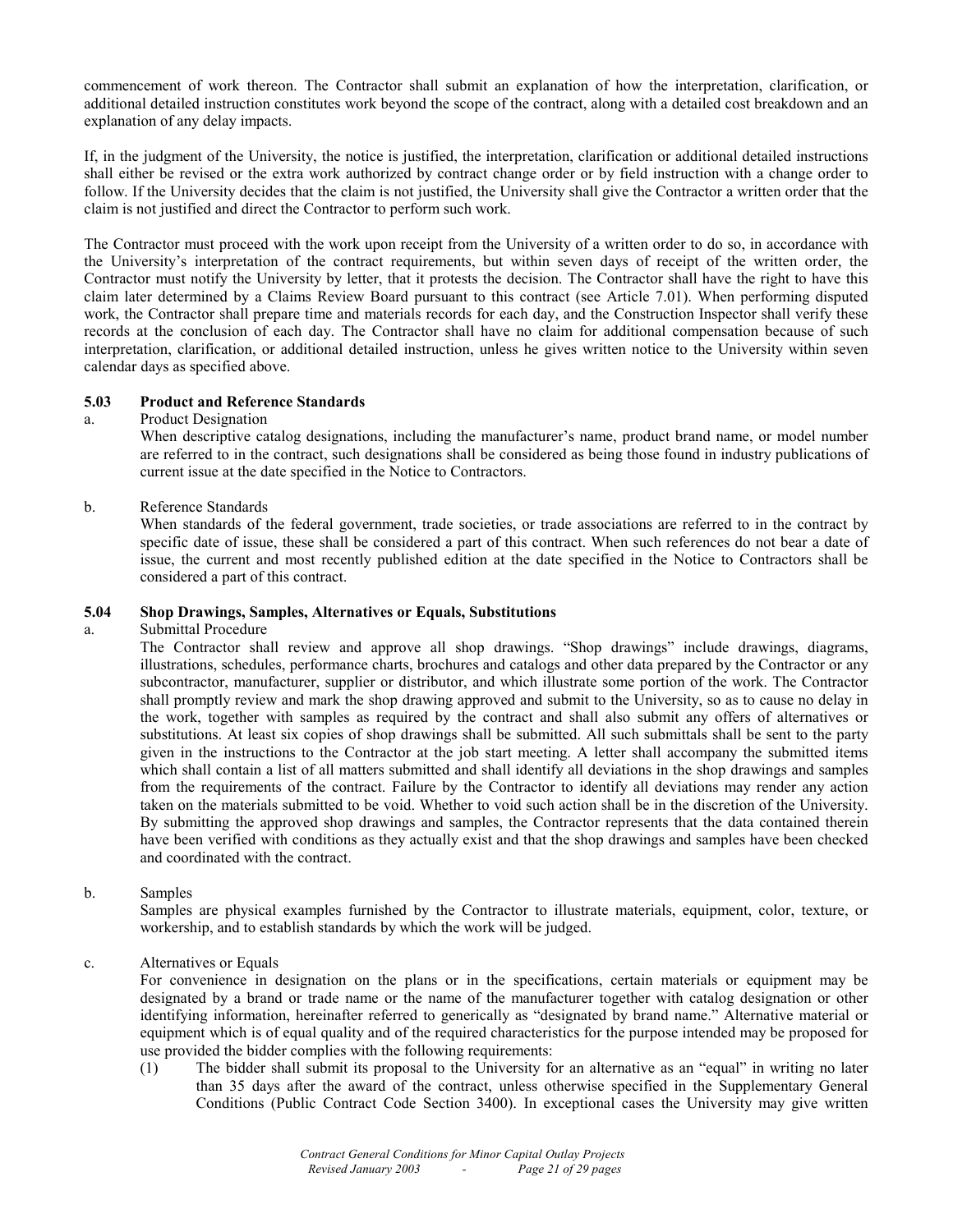consent to a submittal or re-submittal received after the expiration of the time limit designated. The bidder is responsible for timely submittal of its proposed "or equal."

- (2) No proposal will be considered unless accompanied by complete information necessary to permit determination of the equality of the offered materials or equipment. Samples shall be provided when requested by the University.
- (3) The burden of proof as to the comparative quality and suitability of the offered materials or equipment shall be upon the bidder. Where the material is specified by capacity or performance, the burden of proof shall be on the bidder to show that any particular equipment or materials meet the minimum capacities or the performance requirements specified. The bidder shall furnish at its own expense all information necessary for a determination as to whether the minimum capacities or performance requirements will be met. Such information shall be submitted prior to award of the contract as required by Public Contract Code Section 3400.

The University shall be the judge of such matters. If the University rejects the use of any alternative materials or equipment, then one of the products designated by brand name shall be furnished.

 If changes or delays are required for proper installation or fit of alternative materials, articles, or equipment, or because of deviations from contract documents, such changes or delays shall be made at the Contractor's expense without recourse for reimbursement from the University.

d. Substitutions

 If the Contractor proposes a product that is of lesser or greater quality or performance than the specified material or equipment, it must comply with these provisions of Article 5.04, but, in addition, the Contractor must submit any cost impact. By submitting a substitute, the Contractor waives any rights to claim a delay due to the processing of this substitution. The time period for submittal of a substitution of an unequal product shall be restricted to 35 days after the effective date on the Notice to Proceed unless the Trustees allow a longer or shorter period in writing.

# **5.05 Quality of Materials, Articles and Equipment**

Materials, articles and equipment furnished by the Contractor for incorporation into the work shall be new. When the contract requires that materials, articles or equipment be furnished, but the quality or kind thereof is not specified, the Contractor shall furnish materials, articles or equipment at least equal to the kind or quality or both of materials, articles or equipment which are specified.

# **5.06 Testing Materials, Articles, Equipment and Work**

Materials, articles, equipment or other work requiring tests are specified in the contract. Materials, articles and equipment requiring tests shall be delivered to the site in ample time before intended use to allow for testing and shall not be used prior to testing and receipt of written approval. The Contractor shall be solely responsible for notifying the University where and when materials, articles, equipment and work are ready for testing. Should any such materials, articles, equipment or work be covered without testing and approval, if required, they shall be uncovered at the Contractor's expense.

# **5.07 Rejection**

Should any portion of the work done or any materials, articles or equipment delivered fail to comply with the requirements of the contract, such work, materials, articles or equipment shall be rejected in writing and shall immediately be made satisfactory to the University, by the Contractor, at no additional expense to the University. Any materials, articles or equipment that are rejected shall immediately be removed from the premises at the expense of the Contractor. The University may retain one and one-fourth times the cost of the rejected materials, articles, equipment, and work from any payments due the Contractor until it is made acceptable to the University.

# **5.08 Responsibility of Quality**

The testing and inspection provided by the University shall not relieve the Contractor of its responsibility for the quality of materials and workership provided by the Contractor, and the Contractor shall make good all defective work discovered during or after completion of the project.

#### **6.00 CHANGES IN THE WORK**

# **6.01 Change Orders**

a. Generally

 The University reserves the right to issue written change orders directing changes in the contract at any time prior to the acceptance of the project without voiding the contract, and Contractor shall promptly comply with such order.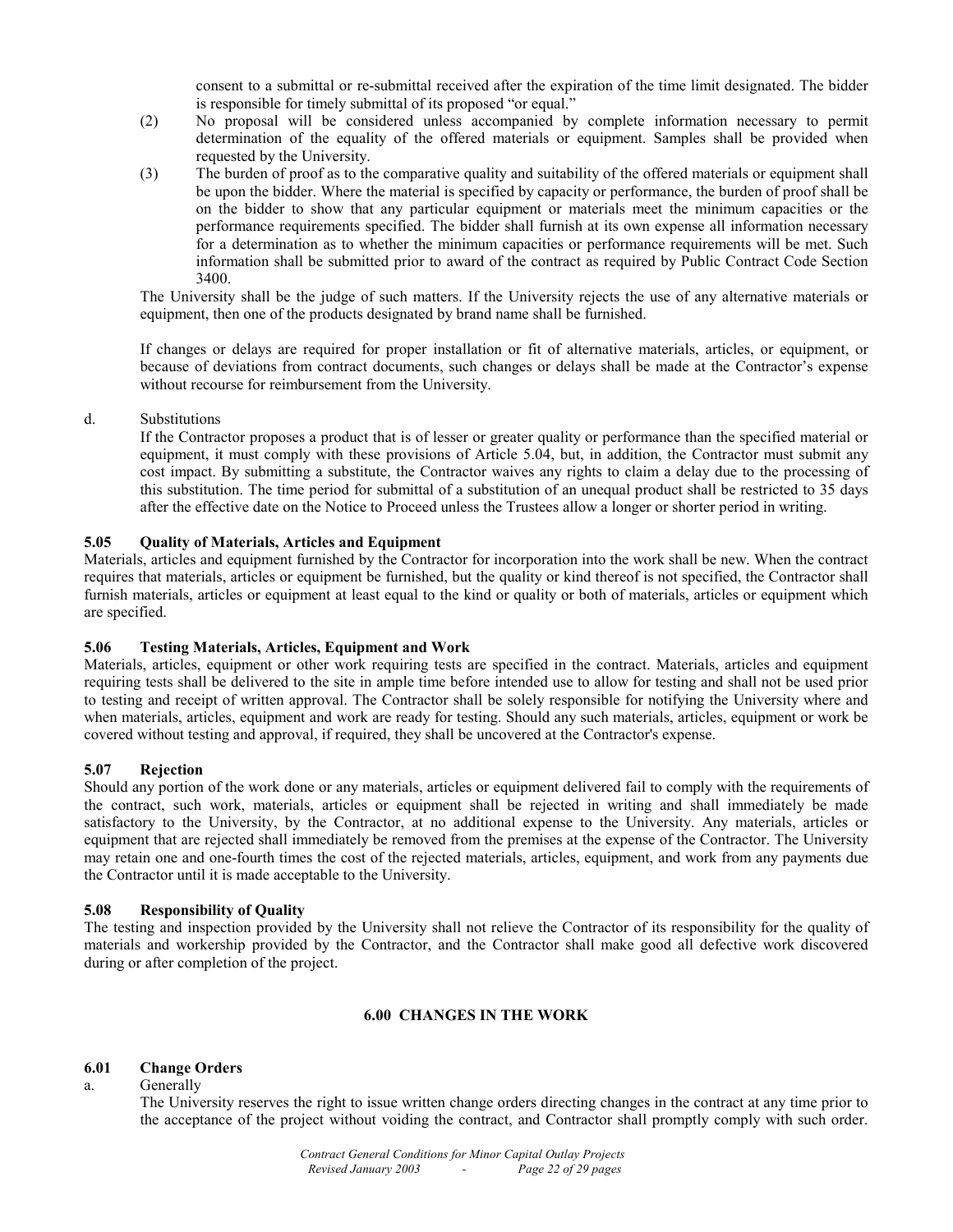The Contractor may request changes in the work, but shall not act on the changes until approved in writing by the University. Any change made without authority in writing from the University shall be the responsibility of the Contractor, and no increase in compensation or time extension will be made for a change involving greater expense to the Contractor, and changes involving greater or lesser expense may be rejected by the University with the consequent responsibility on the Contractor to replace at its own expense the changed work with that originally specified (Public Contract Code Section 10827).

 On the basis set forth herein, the contract price shall be adjusted for any change order requiring a different quantity or quality of labor, materials or equipment from that originally required, and the partial payments to the Contractor, set forth in Article 8.02, shall be adjusted to reflect the change. Whenever the necessity for a change arises, and when so ordered by the University in writing, the Contractor shall take all necessary steps to halt such other work in the area of the change that might be affected by the ultimate change. Changed work shall be performed in accordance with the original contract requirements except as modified by the change order. Except as herein provided, the Contractor shall have no claim for any other compensation due to changes in the work (Public Contract Code Section 10841).

#### b. Proposed Change Orders

 The University shall issue to the Contractor a cost request bulletin or a field instruction via the Project Manager/Construction Inspector, hereinafter called the cost request bulletin, for a proposed change order describing the intended change and shall require the Contractor to respond with a proposed amount to be added to or subtracted from the contract price due to the change supported by a detailed estimate of cost (hereinafter called a change order request). Upon request by the University, the Contractor shall permit inspection of the original contract estimate, subcontract agreements, or purchase orders relating to the change. Any request for adjustment in time of final completion of the project that is directly attributable to the changed work shall also be included, with substantiating detailed explanation, by the Contractor in its response to the cost request bulletin. Failure to request adjustment of time on the change order request shall waive any right to subsequently claim an adjustment of the time for final completion based on the changed work. The Contractor shall submit the change order request with detailed estimates and any time extension request thereon to the University and the Project Manager/Construction Inspector within fifteen calendar days after issuance of the cost request bulletin. If not submitted within the required fifteen calendar days, and the Contractor has not obtained the University's permission for a delay in submission, the University may order the Contractor in writing to begin the work immediately, in accordance with Article 6.01-d or Article 6.02, and the contract price shall be adjusted in accordance with the University's estimate of cost, unless the Contractor within fifteen days following completion of the changed work presents proof convincing to the University that the University's estimate was in error. The Contractor must keep and submit time and materials records verified daily by the Construction Inspector to substantiate its costs and to furnish such proof.

 When the University and the Contractor agree on the amount to be added to or deducted from the contract price and the time to be added to or deducted from the completion date, and a contract change order is signed by the University and the Contractor, the Contractor shall proceed with the changed work. If agreement is reached as to the adjustment in compensation for the performance of changed work but agreement is not reached as to the time adjustment for such work, the Contractor shall proceed with the work at the agreed price, reserving the right to further pursue its claim for a time adjustment (see Article 4.14-d). Any costs incurred to acquire information relative to a proposed change order shall not be borne by the University.

#### c. Allowable Costs Upon Change Orders

 The only costs (estimated or actual) allowable due to changed work, and the manner in which such costs are computed shall be in accordance with the following eight provisions of this subsection c. In submitting a change order request, the Contractor affirms that the cost is submitted in good faith, that the cost is accurate and is in accordance with the provisions of the contract requirements, and the Contractor submits the costs recognizing the significant civil penalties and treble damages which follow from making a false claim or presenting a false claim to the University (Government Code Sections 12650 *et seq*.).

(1) Labor

 Costs are allowed for the actual payroll cost to the Contractor for labor, field supervision of changed work, (but not field office supervision nor indirect supervision) and engineering or technical services directly required for the performance of the changed work, (but not site management such as field office estimating, clerical, purchasing, as-builts, change order coordination, or warranty) including payments, assessments, or benefits required by lawful labor union collective bargaining agreements, compensation insurance payments, liability insurance premium (only if based solely on labor), contributions made to the State pursuant to the Unemployment Insurance Code, and for taxes paid to the federal government required by the Social Security Act.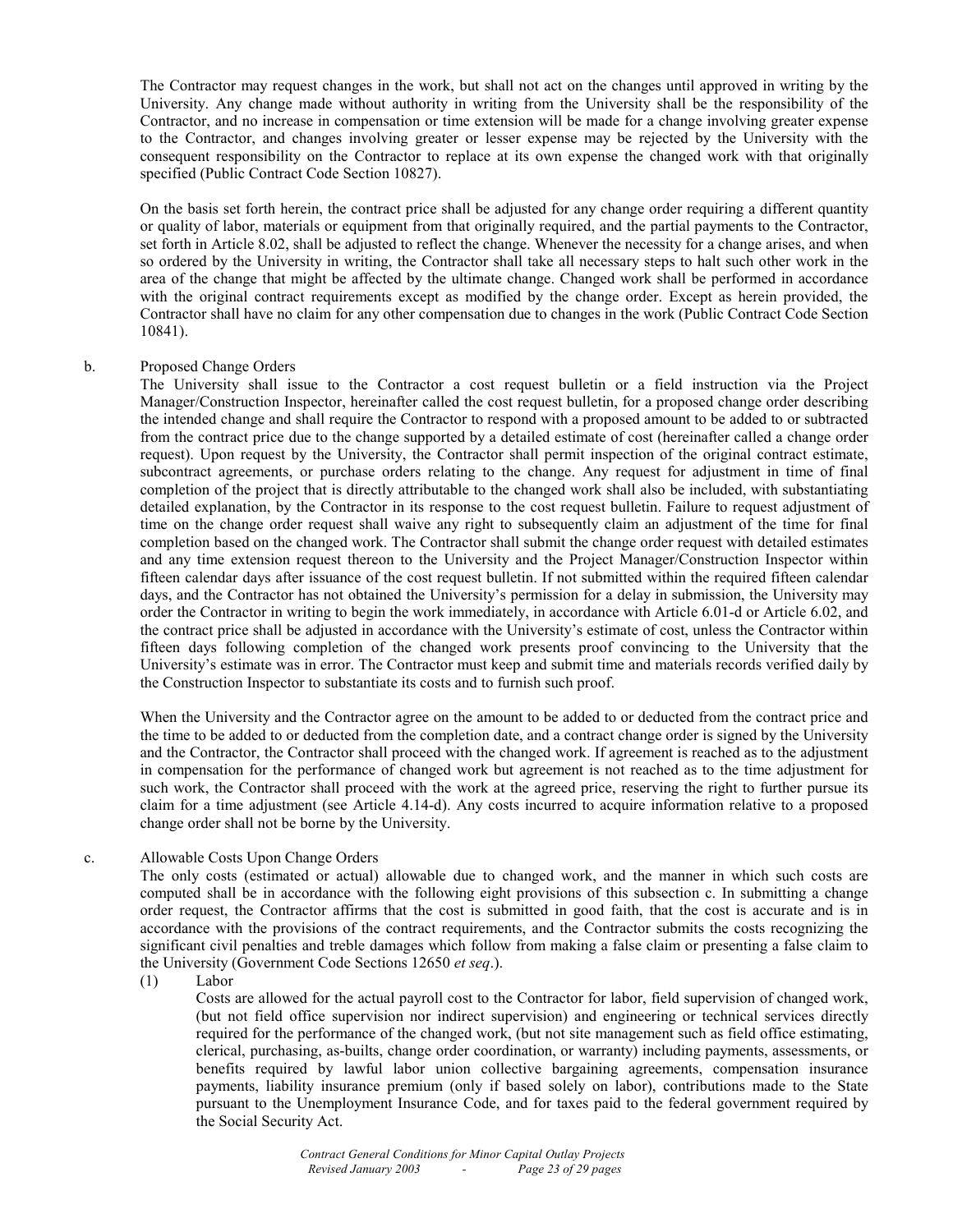No labor cost will be recognized at a rate in excess of the prevailing wages that are being paid by the Contractor for similar work on the project the work is performed, nor will the use of a classification which would increase the labor cost be permitted unless the Contractor established to the satisfaction of the University the necessity for use of such higher classifications of workers. The Contractors and subcontractors shall submit a fully detailed breakdown of the cost of every labor classification utilized on a proposed change on the Hourly Labor Rate Worksheet. The University may verify wage and burden per Article 4.02-c(6). The unit cost of labor shall be an accurate accounting of actual costs being paid in accordance with the allowances herein, and it shall be submitted under penalty of perjury.

(2) Materials

 Costs are allowed for the cost to the Contractor for the materials directly required for the performance of the changed work. Such cost of materials may include the costs of procurement, transportation, sales tax, and delivery if necessarily incurred. If a trade discount by the actual supplier is available to the Contractor, it shall be credited to the University. If the materials are obtained from a supply or source owned wholly or in part by the Contractor, payment therefor will not exceed the current wholesale price for such materials. Cost for consumed materials may be charged on a reasonably estimated basis, but may not be a percentage of labor.

 If, in the opinion of the University, the cost of materials is excessive, or if the Contractor fails to furnish satisfactory evidence of the cost from the actual suppliers thereof, then in either case the cost of the materials shall be deemed to be the lowest wholesale price at which similar materials are available in the quantities required at the time they were needed. The University reserves the right to furnish such materials as they deem advisable, and the Contractor shall have no claim for costs or profits on material furnished by the University.

# (3) Equipment

 Costs are allowed for the actual cost to the Contractor for the use of equipment directly required in the performance of the changed work except that no payment will be made for time while equipment is inoperative due to breakdowns or for non-working days. The rental time shall include the time required to move the equipment to the project site from the nearest available source for rental of such equipment, and to return it to the source. If such equipment is not moved by its own power, then loading and transportation costs will be paid. However, neither moving time nor loading and transportation costs will be paid if the equipment is used on the project in any other way than upon the changed work. Individual pieces of equipment having a replacement value of \$200.00 or less shall be considered to be small tools or small equipment, and no payment therefor will be made unless it has been rented specifically for the changed work. Consumed equipment or tools, such as paint brushes, rollers, drill bits, etc. may be charged on an actual or reasonably estimated cost basis and are not to be charged as a percentage.

 For equipment owned, furnished, or rented by the Contractor, no cost therefor shall be recognized in excess of the rental rates established by distributors or equipment rental agencies in the locality where the work is performed.

 The amount to be paid to the Contractor including mark-up for the use of equipment as set forth above shall constitute full compensation to the Contractor for the cost of fuel (unless the Contractor has demonstrated that mark-up does not cover consumed fuel cost), power, oil, lubrication, supplies, small tools, small equipment, necessary attachments, repairs and maintenance of any kind, depreciation, storage, insurance, and any and all costs to the Contractor incidental to the use of such equipment. Equipment operators shall be paid for as provided in Article 6.01-c(1), above.

#### (4) Mark-ups on Change Orders

The mark-ups allowed on the direct cost of changed work include all incidental overhead support costs and profit. Such incidental costs include: estimating and purchasing; indirect supervision and project management; home office overhead; site overhead including facilities and utilities; change order coordination; as-built drawings; warranties; bonds; course of construction and liability insurance; small tools; and all other miscellaneous support costs. No mark-up on mark-up is permitted. If a subcontractor is owned, partially owned, or has a shared profits arrangement with the general contractor, any mark-up otherwise applicable to a change shall be reduced in proportion with the shared profits.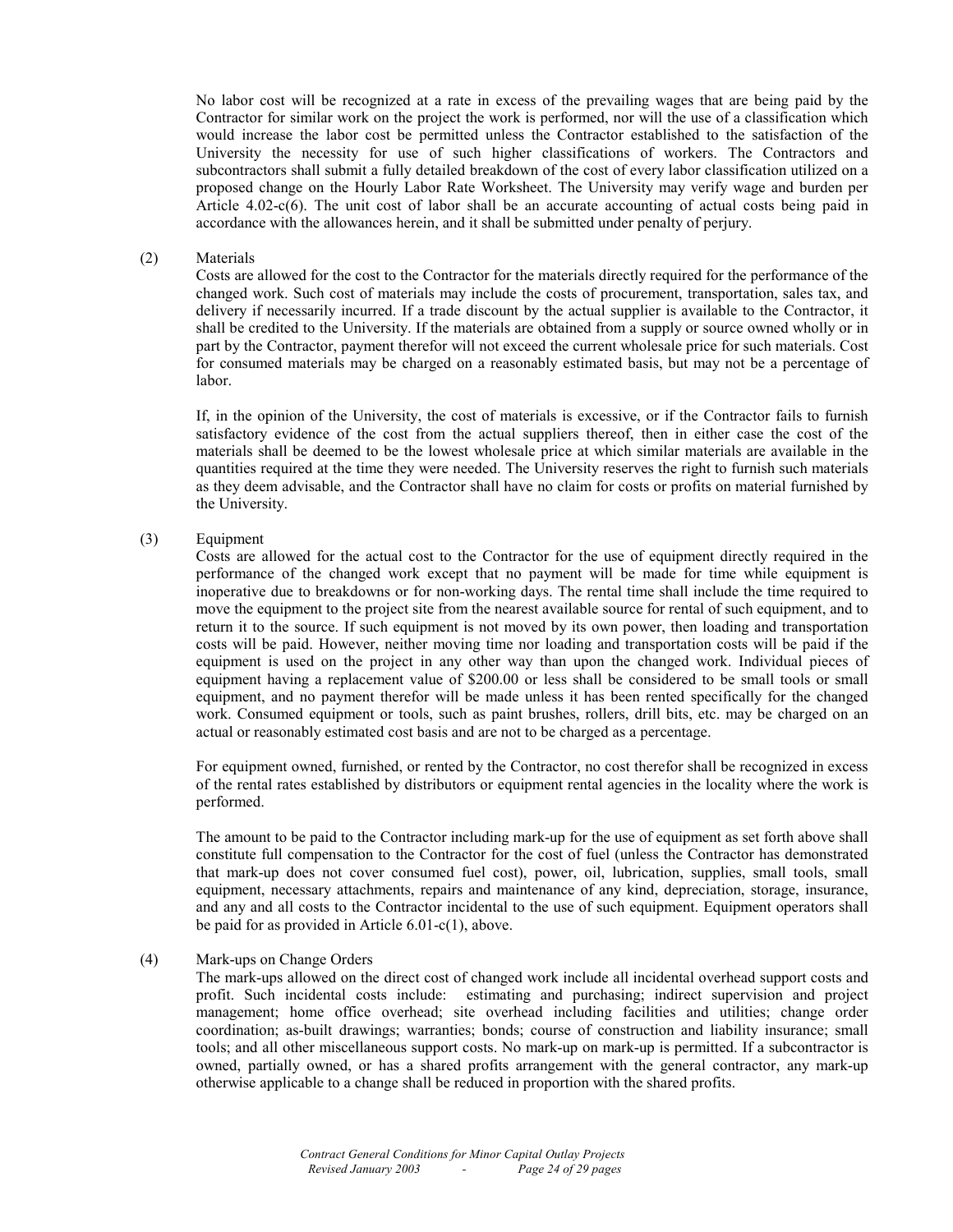# (5) Work by Subcontractors and Vendors

 For any portion of the changed work that is to be performed by a subcontractor (any tier), the Contractor shall furnish to the University a detailed estimate prepared and signed by subcontractor of the cost to subcontractor for performing the changed work. At the option of the University, a lump sum estimate of such cost to subcontractor may be accepted in lieu of the detailed estimate. The combined costs for subcontractor's overhead, profit, taxes, indirect supervision, insurance, bonds, and any other costs not specifically allowed by Article  $6.01-c$  (1), (2), and (3), shall not exceed fifteen (15) percent on the first \$50,000 of the direct cost; thereafter, ten (10) percent on the balance beyond \$50,000. The maximum allowable mark-up of a first tier subcontractor on any subsequent tiers shall be seven (7) percent. The aggregate mark-ups allowed by multiple tiered subcontractors shall not exceed twenty-six (26) percent of the direct cost on the first \$50,000; thereafter, twenty-one (21) percent on the balance beyond \$50,000. Estimates of the amount to be deleted from subcontractor's portion of the work shall be gross value of the deducted work plus at least six percent for overhead, bonds, insurance, and related savings added to the direct value of the deleted work. For changed work to be furnished by a vendor, the Contractor shall furnish upon demand of the University, a lump sum estimate of the cost of the items including taxes and cartage to the Contractor prepared by the vendor. No vendor mark-up for overhead, profit, layout, supervision or bonds will be allowed for changed work furnished by a vendor.

#### (6) General Contractor Mark-up for Added Work

 Where changed work is performed by a subcontractor, the Contractor may add to the total cost estimate for such work no more than ten (10) percent for profit, overhead, insurance, taxes, indirect supervision, bonds, warranty and any other costs not specifically allowed by Article 6.01-c (1), (2), and (3), on the first \$50,000; thereafter, seven (7) percent on the balance beyond \$50,000. Also refer to Article 4.08-f for special mark-up on repair of utilities. The Contractor may add up to fifteen (15) percent to its direct cost when performing the changed work on the first \$50,000, and ten (10) percent thereafter on the balance beyond \$50,000.

#### (7) Credit for Deleted Work

 Where an entire item or section of work is deleted from the contract, the entire subcontract value or bid value shall be considered the appropriate deduction less the value of work performed, and shall have at least six percent mark-up added thereto for the Contractor's saved overhead, bonds, insurance, and taxes. If the subcontract value or bid value is not identifiable, then the amount to be deducted from the contract amount shall be the estimated value of the deducted work plus at least six percent for saved overhead, bonds, and insurance. The value submitted on the schedule of values shall be used to calculate the credit amount, and may not be further marked up if it includes the value for general conditions (overhead, bonds, insurance, etc.).

 For a proposed change order that involves both added and omitted work, the Contractor shall separately calculate its total added costs and its total deducted costs, and shall then sum its total added and deducted costs, resulting in the Contractor's net cost for the change order. The Contractor shall then apply the markup to this net cost. Similarly, the Contractor shall separately calculate each subcontractor's total added costs and total deducted costs, and shall then sum each subcontractor's total added and deducted costs, resulting in each subcontractor's net cost for the change order. If the resulting net costs for each subcontractor will increase the contract price, then the Contractor shall apply separate mark-ups for added work as specified in Article 6.01-c (6). If the resulting net costs for each subcontractor will decrease the contract price, then the Contractor shall apply separate mark-ups for deleted work as specified in Article 6.01-c (7).

#### For example:

Contractor - net cost is \$30,000, Contractor's mark-up is 15%, or \$4,500. Subcontractor A - net cost is \$20,000, Contractor's mark-up is 10%, or \$2,000. Subcontractor B - net cost is <\$10,000>, Contractor's mark-up is six percent, or <\$600>. The Contractor's total mark-up for this example change order is \$5,900.

# (8) Market Values

 Cost for added work shall be no more than market values prevailing at the time of the change, unless the Contractor can establish to the satisfaction of the University that it investigated all possible means of obtaining work at prevailing market values and that the excess cost could not be avoided.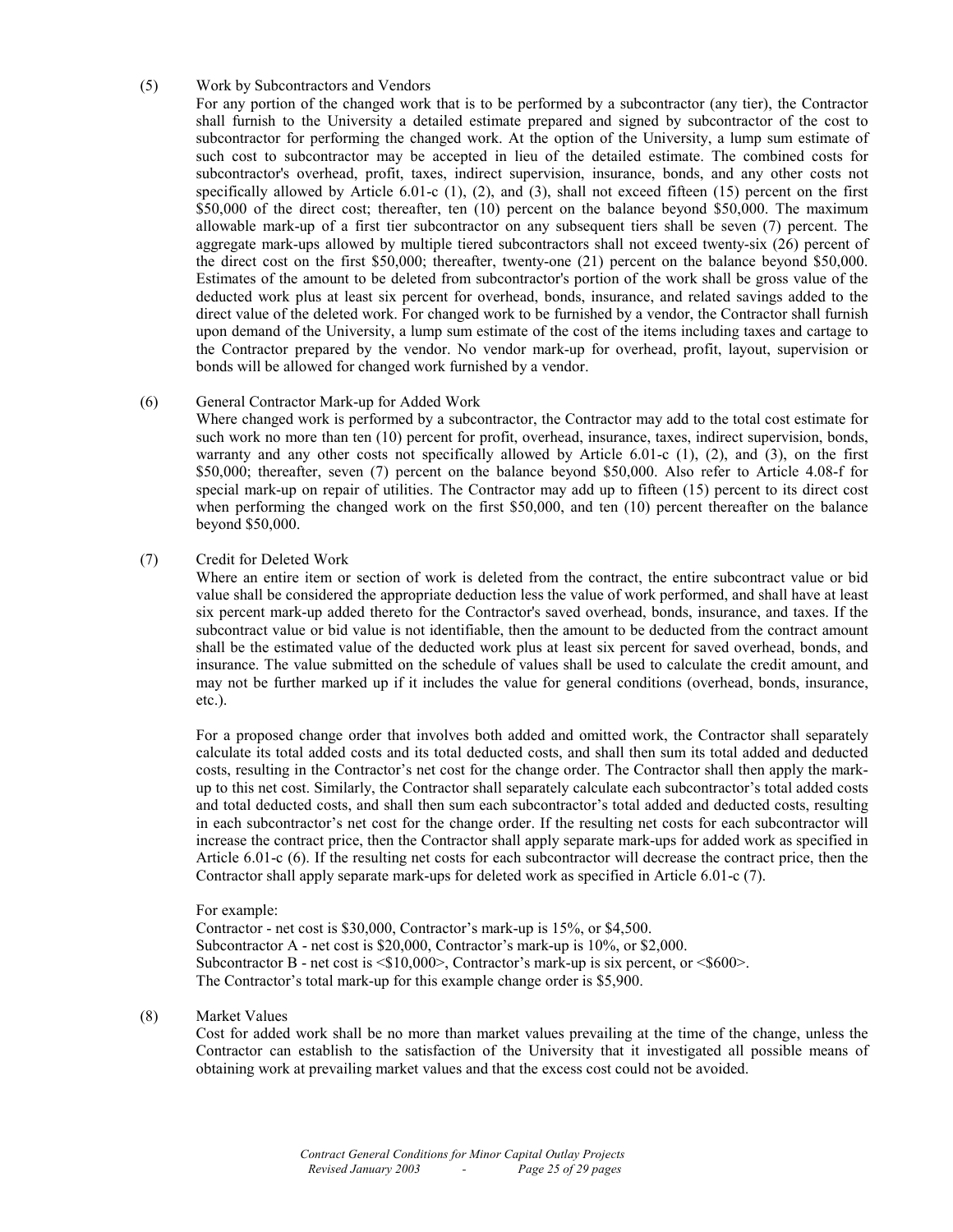When a change order deletes work from the contract, the computation of the amount thereof shall be the values which prevailed at the time bids for the work were opened, if the work is contained in a subcontract agreement or purchase order executed at or near the time bids were opened.

#### d. Failure to Agree as to Cost

(1) For Added Work

 Notwithstanding the failure of the University and the Contractor to agree as to the cost of the proposed change order, the Contractor, upon written order from the University, shall proceed immediately with the changed work. A field instruction or letter signed by the University shall be used for this written order. At the start of each day's work on the change, the Contractor shall notify the University in writing as to the size of the labor force to be used for the changed work and its location. Failure to so notify may result in the non-acceptance of the costs for that day. At the completion of each day's work, the Contractor shall furnish to the Construction Inspector a detailed summary of all labor, materials, and equipment employed in the changed work. The Construction Inspector will compare his/her records with Contractor's daily summary and may make any necessary adjustments to the summary. After the Construction Inspector and the Contractor agree upon and sign the daily summary, the summary shall become the basis for determining costs for the additional work. The sum of these costs when added to an appropriate mark-up will constitute the payment for the changed work. Subsequent adjustments, however, may be made based on later audits by the University. When changed work is performed at locations away from the job site, the Contractor shall furnish in lieu of the daily summary, a summary submitted at the completion of the work containing a detailed statement of labor, material, and equipment used in the work. This latter summary shall be signed by the Contractor who shall certify thereon under penalty of perjury that the information is true, and the costs are as allowed in Article  $6.01-c(1)$ , (2) and (3). If changed work is to be paid on the basis of time and materials, a credit for deleted contract work shall be included. Mark-up shall be as covered in Article 6.01-c (4), (5), (6) and (7).

 The Contractor shall maintain and furnish on demand of the University itemized statements of cost from all vendors and subcontractors who perform changed work or furnish materials and equipment for such work. All statements must be signed by the vendors and the subcontractors.

(2) For Deleted Work

 When a proposed change order contains a deletion of any work, and the University and the Contractor are unable to agree upon the cost thereof, the University's estimate shall be deducted from the contract price and may be withheld from any payment due the Contractor until the Contractor presents proof convincing to the University that the University's estimate was in error. The amount to be deducted, other than deletion of an entire item as addressed in Article 6.01-c (7), shall be the costs to the Contractor for labor, materials, and equipment which would have been used on the deleted work together with the credit mark-up. The guidelines set forth in Article 6.01-c, shall be used in computing the amounts involved for changes other than deletion of an entire item.

#### e. Allowable Time Extensions

 For any change in the work, the Contractor shall be entitled only to such adjustments in time by which completion of the entire work is delayed due solely to performance of the changed work. However, no extension of time shall be granted for a change in the work unless the Contractor demonstrates to the satisfaction of the University that the work is on the critical path and submits an updated CPM schedule showing that an extension of time is required and that the Contractor is making, or has made, every reasonable effort to guarantee completion of the additional work called for by the change within the time originally allotted for the contract (Public Contract Code Section 10842).

 Adjustment in contract time shall be on a calendar day basis, except that if the new contract completion date falls on a Saturday, Sunday, or legal holiday, it shall be extended through the next full working day. Such adjustment is applicable only once in the course of a contract, and should occur only at the end of the contract. Attention is directed to Article 4.14 for adjustments to the contract time.

#### **6.02 Emergency Changes**

Changes in the work made necessary due to unforeseen site conditions, discovery of errors in plans or specifications requiring immediate clarification in order to avoid a serious work stoppage, changes of a kind where the extent cannot be determined until completed, or under any circumstances whatsoever when deemed necessary by the University are kinds of emergency changes which may be authorized by the University in writing to the Contractor. The Contractor shall commence performance of the emergency change immediately upon receipt of written direction from the University.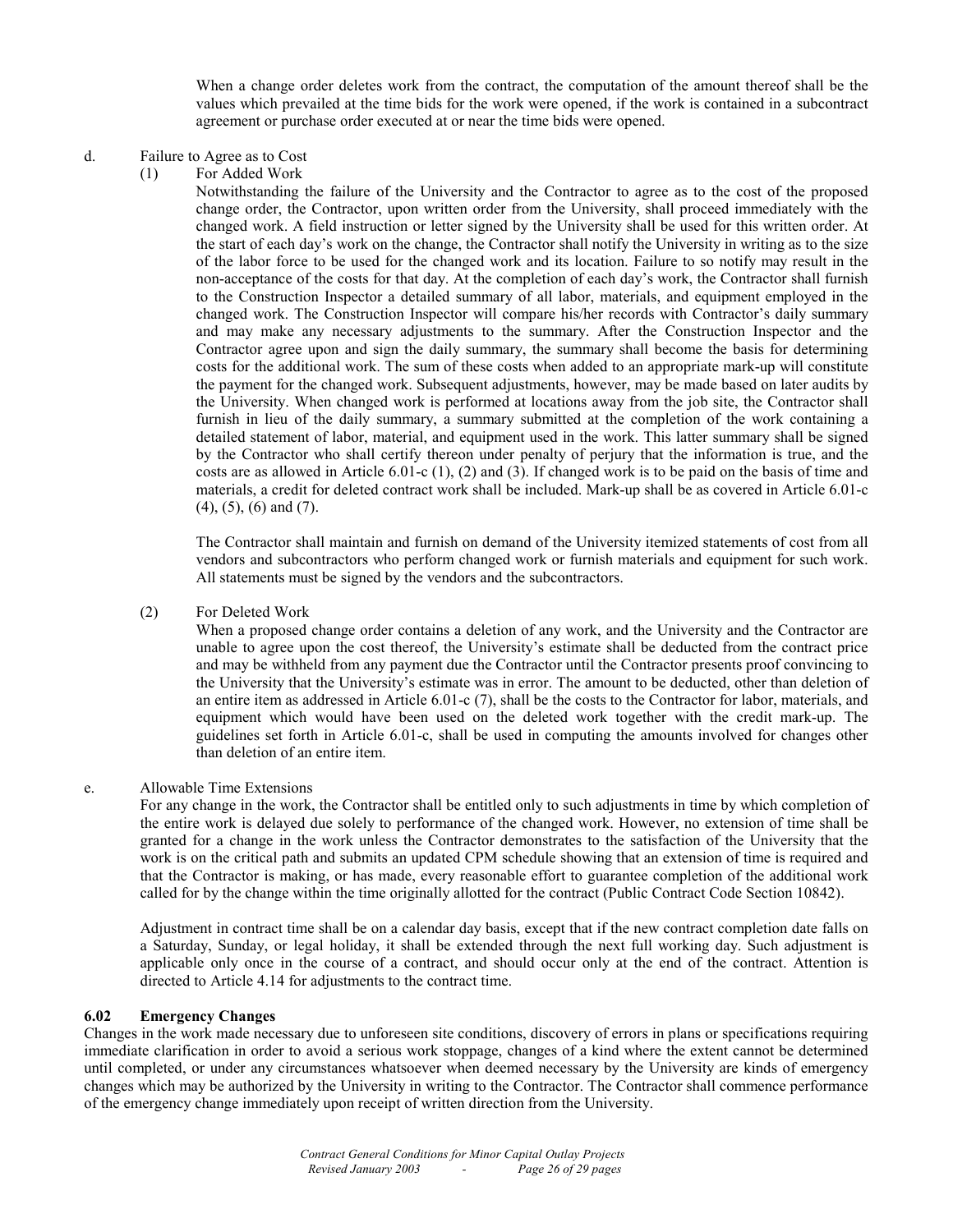If agreement is reached as to compensation adjustment for the purpose of any emergency change, then compensation will be as provided in Article 6.01 relating to ordinary changes. If agreement is not reached as to compensation at the time of commencing the emergency change, then compensation will be as provided in Article 6.01-d, that is, time and materials records and summaries shall be witnessed and maintained until either a lump sum payment is agreed upon, or the changed work is completed.

# **7.00 CLAIMS AND DAMAGES**

# **7.01 Contractor's Claims Review Board**

In accordance with Article 5.02, should the Contractor disagree with the determination of the University on a matter that substantially affects the Contractor's costs, compensation or extent of work, the Contractor may file a claim with the University and request a review of the decision. The Contractor must proceed with the work upon receipt from the University of a written order to do so, in accordance with the University's interpretation of the contract requirements, but within seven days of receipt of the written order the Contractor must notify the University, by letter, that it protests the decision.

All unresolved claims arising from this contract, for which the Contractor seeks resolution by a Contractor's Claims Review Board, shall be submitted in writing to the University no later than 30 calendar days after the County Recorder's recordation date on the University's Notice of Completion. The Contractor's failure to submit its claims to the University within this 30 day period shall constitute a waiver by the Contractor of such claims. Once the claims have been submitted, Contractor shall have 30 additional calendar days in which to submit six copies of a total and detailed claims package. Failure to submit the full detailed package within this second 30-day period shall constitute a waiver by the Contractor of such claims.

Before the Contractor files a claim with the University, the Contractor shall make a reasonable effort to analyze the claim to determine the truth of the information comprising the claim. The Contractor shall not present a subcontractor claim without making a reasonable effort to determine the truth of the facts comprising the claim. Only claims reasonably determined by the Contractor to be true may be filed with the University. By submitting a claim, the Contractor affirms that the claim is submitted in good faith, that the facts supporting the claim are true and accurate, and that the claim in the reasonable opinion of the Contractor constitutes a basis under the contract for additional compensation. Further Contractor submits the claim recognizing the significant civil penalties and treble damages which follow from making a false claim or presenting a false claim to the Trustees (see Government Code Sections 12650 *et seq.).* 

The University will convene a Contractor's Claims Review Board to hear the submitted claims at the completion of the project. Each Claims Review Board shall continue to function until all pertinent facts are reviewed, and it arrives at a recommendation. It is a lay board; attorneys and third party claims specialists may not participate in the hearings, with the exception of scheduling consultants. The Board's recommendation will be made as soon as possible after the conclusion of the hearing. The decision of the Claims Review Board exhausts the Contractor's contractual and administrative remedies with the University.

#### **7.02 Delay in Completion - Liquidated Damages**

If the work is not completed within the time required, damage will be sustained by the University. It is, and will be, impractical and extremely difficult to determine the actual damage that the University will sustain by reason of the delay. It is therefore agreed that the Contractor will pay to the University the sum of money stipulated per day in the contract for each day's delay in completing the work beyond the time prescribed, see Article 8.01, Acceptance. A final credit change order shall be executed to assess liquidated damages. If the Contractor fails to pay such liquidated damages, the University may deduct the amount thereof from any money due or that may become due the Contractor under the contract (Public Contract Code Section 10826). If the University has occupancy of all or a portion of the project, the University may reduce the amount of assessment of liquidated damages, if it is determined to be in the best interest of the University.

# **7.03 Failure to Meet Terms of Contract**

If the University deems that the Contractor has failed to supply an adequate working force, or material of proper quality, or has failed in any other respect to prosecute the work with the diligence and force specified in the contract, it may take any of the actions authorized in Public Contract Code Section 10843 *et seq*. The Contractor's failure to complete a punch list with diligence is an example of such failure to meet the terms of the contract.

# **7.04 Third-Party Claims**

The University has full authority to compromise or otherwise settle any claim relating to a contract at any time. However, the University shall notify the Contractor of the receipt of any third-party claim relating to the contract (Public Contract Code Section 9201).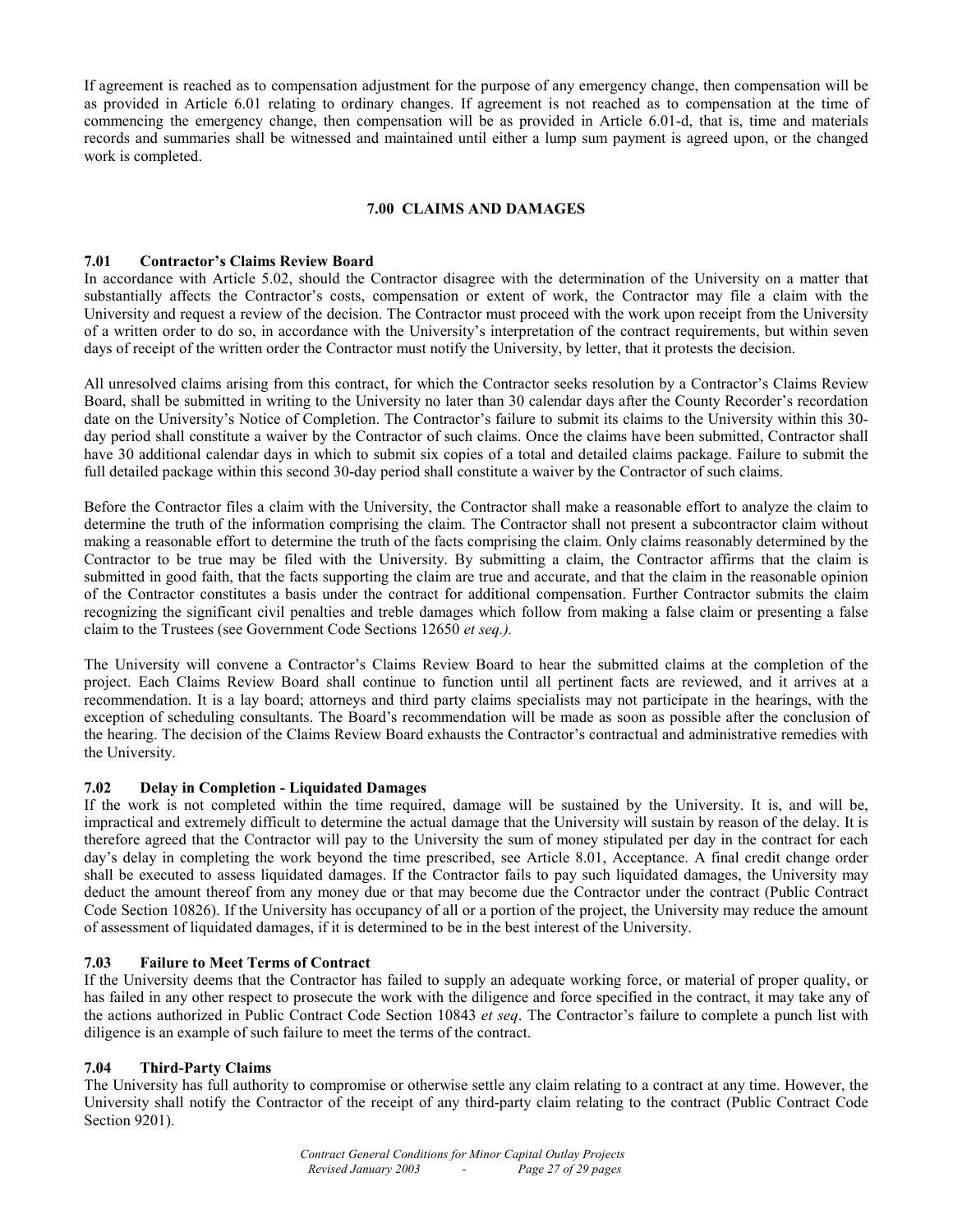#### **8.00 PAYMENT AND COMPLETION**

#### **8.01 Acceptance**

When the whole project has been completed in all respects in accordance with the plans and specifications, to the full satisfaction of the University, a Notice of Completion will then be filed by the University with the County Recorder in the county in which the project is located. Projects bid with a segregation of costs for separate, independent portions may, at the University's discretion, have each of the separate portions accepted individually. The date of recording on the Notice of Completion shall be the official completion date relating to claims and stop notices. All stop notices must be filed with the University within 30 calendar days after the County Recorder's recordation date on the University's timely Notice of Completion. All claims arising from this contract shall be submitted in writing to the University no later than 30 calendar days after the recordation date on the University's Notice of Completion, see Article 7.01.

#### **8.02 Partial Payments**

To assist in computing partial payments, the Contractor shall submit to the University a "Schedule of Values" of the Contractor's actual and estimated costs for each item of work. The cost breakdowns shall be in sufficient detail for use in estimating the work to be completed each month and shall be submitted within 21 calendar days after the date of commencement of work given in the Notice to Proceed.

Once each month during the progress of the work, the Contractor shall submit a partial payment request. The partial payment request shall be based on the approved bid breakdown for the cost of the work completed plus the acceptable materials delivered to the site or stored subject to the control of the Contractor and not yet installed. The partial payment request shall be submitted on the monthly anniversary of the day selected by the Contractor in the job start meeting. Partial payment requests shall be processed with a minimum of five percent retention. This retention is part security for the fulfillment of the contract by Contractor. Partial payments shall not be construed as acceptance of any work that is not in accordance with the requirements of the contract. Payment will be processed in accordance with Section 10853 of the Public Contract Code. Such procedure provides for 39 days processing, from the date of receipt at the University, prior to late payment penalty.

#### **8.03 Stop Notices**

The University shall retain out of any money due or that may become due the Contractor, sums sufficient (125 percent of the claim) to cover claims filed pursuant to the stop notice provisions of the law (Civil Code, Section 3082 *et seq.*).

Preliminary notices and stop notices should be addressed to the Construction Administrator and sent to the address identified in the award of contract letter and at the preconstruction conference. Contractor shall be responsible to communicate this information to all subcontractors.

#### **8.04 Final Payment**

After acceptance of the project as complete, the Contractor shall submit to the Construction Administrator a payment request of the total due under the contract less the retention. This payment request will be processed in the same manner as the partial payment requests. Refer to Article 8.02, in second paragraph.

The Contractor shall submit a request for payment of the retention. The Contractor shall be notified by the University of the date of recordation of the Notice of Completion. The retention payment will be processed by the University 30 calendar days after the date of recordation by the county recorder.

The University shall continue to retain funds to cover liquidated damages, stop notices, state labor commissioner claims, back charges from the University, unexecuted credit change orders, and other such claims that may be received up to the end of the 30 days period following recordation. If any stop notice has been filed, payment shall be withheld in an amount of at least 125 percent of the total claims filed until either the rights under the stop notice have been settled or the Contractor has posted sufficient bond in an amount of at least 125 percent of the total claims filed to secure payment of such claims.

On projects bid with a segregation of costs for separate, independent portions which portions are accepted individually pursuant to Article 8.01, the final payment procedure specified in this Article shall be followed. The total amount due under the contract, the amounts retained, other claims for compensation, and the filing of stop notices shall refer only to the portion accepted.

#### **8.05 Guarantee**

The Contractor hereby unconditionally guarantees the work under this contract to be in conformance with the contract requirements and to be and remain free of defects in workmanship and materials for a period of one year from the date of